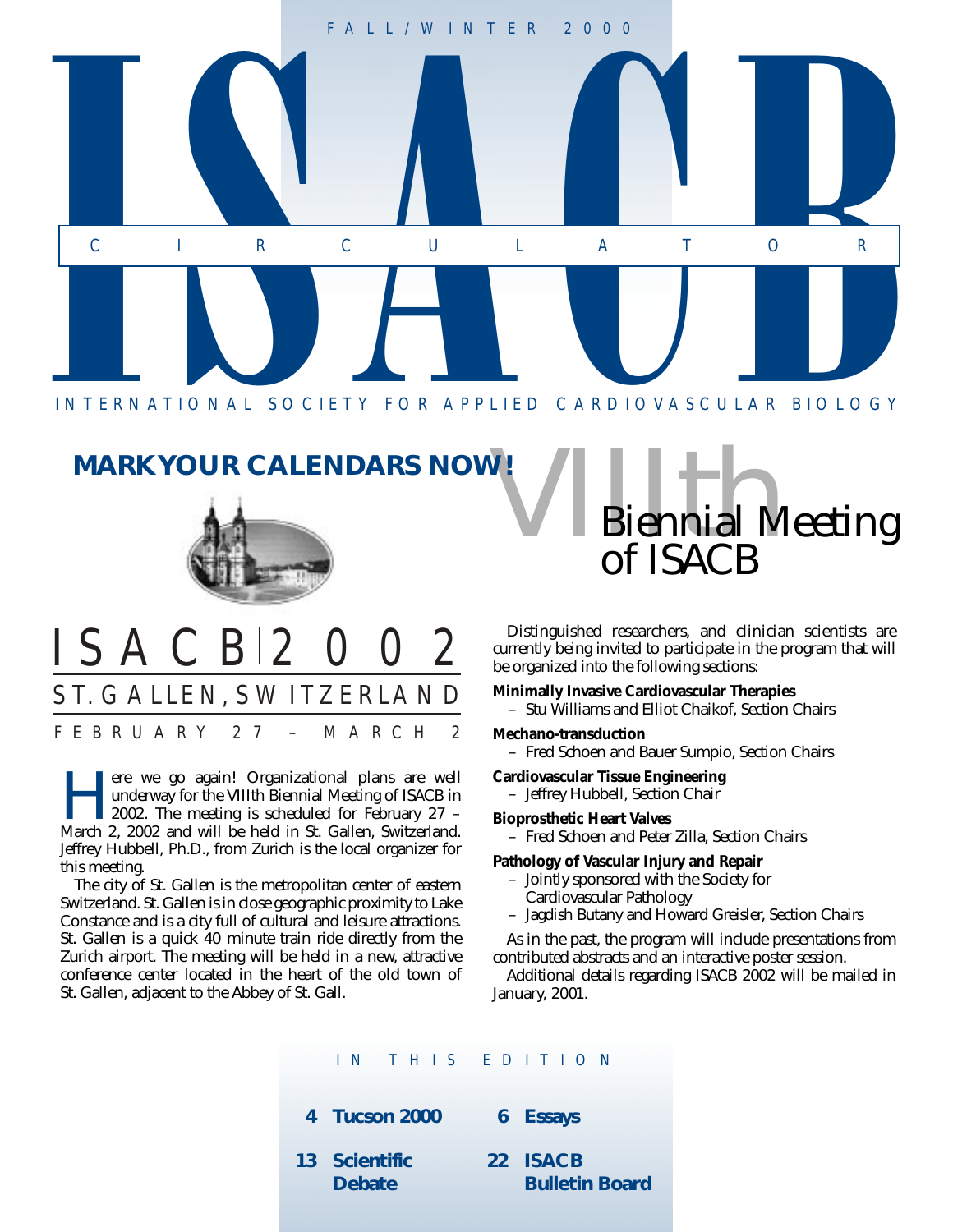#### FALL/WINTER 2000

#### *ISACB Executive Committee*

*President Howard Greisler Maywood, Illinois, USA*

*President Emeritus Allan D. Callow Boston, Massachusetts, USA*

#### *Executive Council*

*Elliot Chaikof Atlanta, Georgia, USA Philip Chan Sheffield, United Kingdom Teddy Fischlein Erlangen, Germany Howard Greisler Maywood, Illinois, USA George Hamilton London, United Kingdom Mike Helmus Natick, Massechusetts, USA Jeffrey Hubbell Zurich, Switzerland Steven P. Schmidt Akron, Ohio, USA*

**2**

*Frederick Schoen Boston, Massachusetts, USA Dan Simionescu Marietta, Georgia Targu Mures, Romania Bauer Sumpio New Haven, Connecticut, USA Mark Torrianni Santa Ana, California Michael Walker Manchester, United Kingdom Stuart Williams Tucson, Arizona, USA Peter Zilla Cape Town, South Africa*



**<sup>2</sup>** *ISACB Circulator is published as an information service for the members of the International Society for Applied Cardiovascular Biology. Address correspondence to: Steven Schmidt, Ph.D. ISACB Circulator Falor Division of Surgical Research Summa Health System 525 East Market Street Akron, Ohio 44304, U.S.A. Phone: 1-330-375-3695 Fax: 1-330-375-4648 www.isacb.org schmidts@summa-health.org*

*ISACB Circulator Editor: Peter Zilla, M.D., Ph.D.*

#### **WE'RE NOW ONLINE!**

ISACB now has its own home page at **www.isacb.org**

The internet site includes information about the goals and organization of ISACB, a copy of the latest edition of the ISACB *Circulator* and updated information regarding our biennial meetings.



#### **Notes from the Business Office**

We are pleased to announce the registration of our own domain name – the Society's web site is now found at www.isacb.org. We are also phasing in some changes to our site. The membership list has been updated, with additional names added as renewal dues are paid (and new members are added). The roster of Tucson registrants has been posted, along with some photos from the event. Ultimately we would like to see the web site expand to include research-related pages for citations of member publications, commentary, patent announcements, and meeting/conference/ workshop announcements (with web links). A separate page is planned for post-doc, research and employment opportunities. We hope to implement convenient and secure on-line payment and meeting registration in time for the St. Gallen 2002 meeting. Finally, we are looking into listserv capabilities for members to exchange viewpoints, information and questions in a forum. As always, we solicit the members for information of potential interest to the membership as a whole, and offer the web site as a venue for exchange of questions and ideas. Contributions and suggestions are always welcome.

Distribution of announcements via email is a new service available to members at no cost. Some announcements have already been distributed on behalf of members, to ISACB members, Tucson attendees, and to biomed/eng graduate programs, as appropriate. Suggested contacts for the latter will be very much appreciated. Announcements will be posted to the appropriate web pages as well.

Email is the most efficient and cost effective communication tool at our disposal. However, approximately 1/3 of our members do not have a good email address on file. If you are not receiving mail or email from us, please email, fax or send us your correct address information.

Reminder: the membership year runs from June through May. Membership certificates for the current 00-01 year will be sent out within the next few weeks.

We would like to thank outgoing Executive Council members Harvey Borovetz and Peter Lelkes for their many services to the Society, and extend a warm welcome to new members Dan Simionescu and Mark Torrianni.

Best regards,

. . . . . . . . . . . . . . . . . . . . . . . . . . . . . . . . . . . . . . . . . . . . . . . . . . . . . . . . . . . . . . . . . . . . . . . . . . . . . . . . . . . . . . .

Karla M. Funk Office of Steven P. Schmidt, Secretary/Treasurer Email: funkk@summa-health.org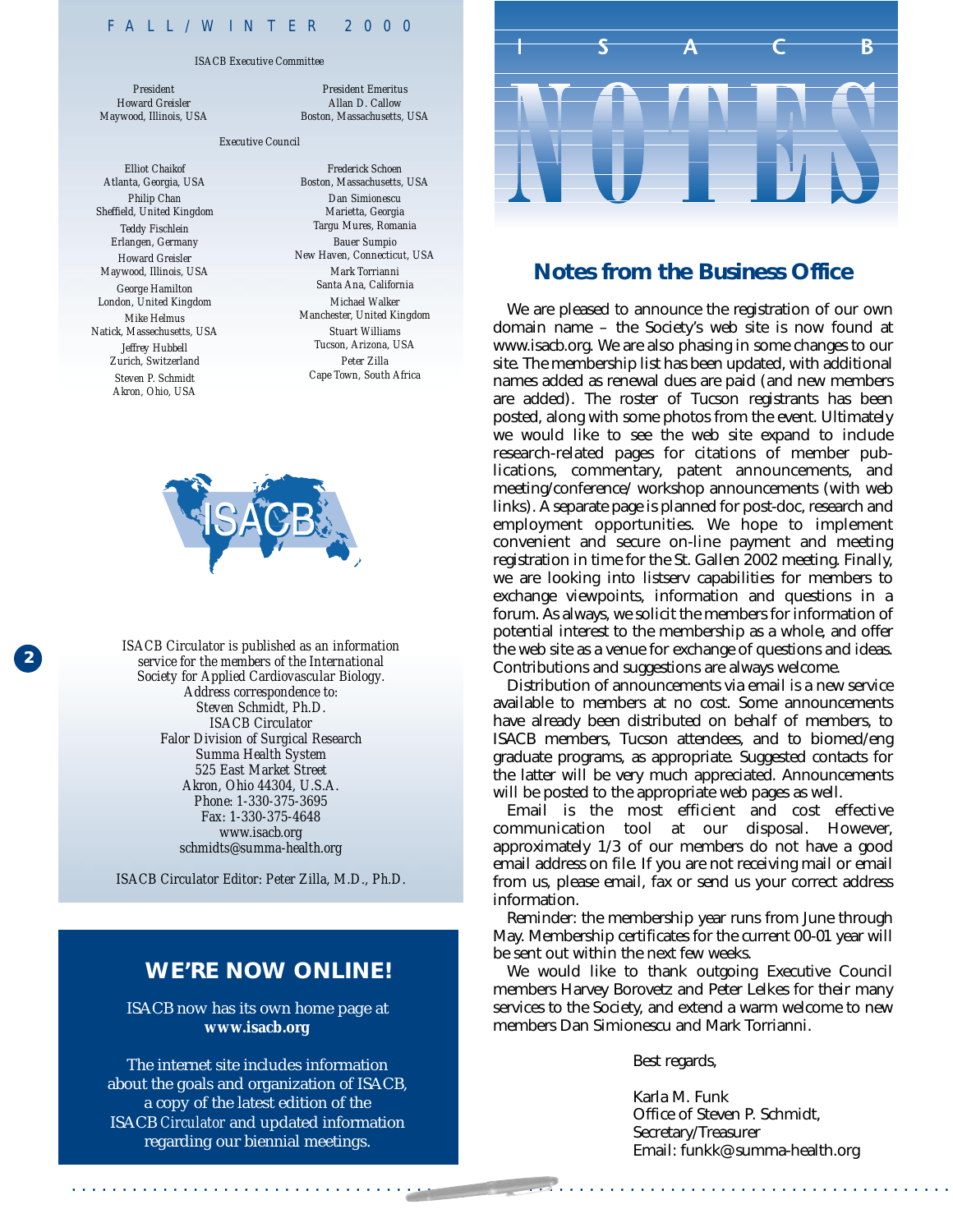

#### **PRESIDENTIAL ADDRESS:**

#### **A Life of its Own**

*Howard Greisler, President, ISACB Loyola University, Medical Center Maywood, Illinois, USA*

This is an explosive period in the allied fields that comprise applied cardiovascular biology and a time of both maturation and expansion in the International Society for Applied Cardiovascular Biology. Our recent Tucson meeting was a great success scientifically and socially and was sound financially. Our Society is founded on the premise that we



can enable bridges to be built to minimize the chasms often separating science and clinical practice, academia and industry, and biology and engineering. We have been remarkably successful! Our Society has taken on a life of its own. Financially, although still hovering at the fulcrum, we are now able to engage a professional organization, BostonBased, to assist the<br>able office of our able office of our Secretary/Treasurer (whose efforts have been Herculean)

in the massive responsibilities required to effectively organize our meetings and maintain the administrative stability of our Society. While control of all aspects will remain with the officers and the Executive Council, members will soon note that correspondence will come from both sources. Our arrangements for the upcoming two year period leaves all decision making processes unchanged but the group at BostonBased will greatly facilitate mailings, program announcements, abstract handling, organizational aspects for the 2002 St. Gallen international meeting and fundraising.

The ISACB is no longer a fledgling society. Our biennial meetings are strong with predictably excellent and cutting edge science. Our members and guest participants now anticipate upcoming meetings with enthusiasm and the number and quality of abstract submissions has grown. Invited speakers have uniformly given our Society praise and many have become active members. We again published our accepted abstracts in the Cardiovascular Pathology journal. We have reached the point at which a hitherto fledgling society enters the age of maturation.

However along with maturation, we are at a time of expansion. The concept of bridging the chasms must not be confined to a single biennial meeting. To that end we have nurtured appropriate selected interactions with sister societies. ISACB cosponsored a session with the Society for Cardiovascular Pathology at its recent annual meeting in New Orleans, and that Society successfully cosponsored a session at our Tucson meeting. Similar plans are underway with the SCVP for future meetings. I'm happy to announce that our two Societies are cosponsoring a major session at the 2001 Experimental Biology meeting in Orlando under the auspices of the ASIP and the EB2001 leadership has approved the ISACB's status as an official Participating Guest Society, a status which will appear prominently on all EB2001 mailings.

I view the successful interactions with the SCVP rather as a template. Both Societies benefit and interaction and communication among members is facilitated. The ISACB is focused on the big picture of applied cardiovascular biology and as such represents vascular biologists, pathologists, tissue engineers, chemical and mechanical engineers, clinicians and experts in the imaging sciences. Along with our Executive Council, I have been engaged in a series of discussions with leaders of the rapidly exploding tissue engineering organizations about potential interactions and am excited to announce that the plans for the ISACB 2004 conference are well underway in conjunction with the Engineering Tissues Workshop meeting. The 2004 conference will be held at Hilton Head's new and state of the art conference facilities between March 10-14. This meeting is traditionally organized by Bob Nerem from Georgia Tech University. While the details are not yet finalized, be assured that all aspects within the "big picture" of applied cardiovascular biology will continue to be well represented. Both our meeting and the Engineering Tissues Workshop are similar in attendance and duration and consequently scientific discussion and future membership opportunities will be similarly enhanced. Given that the two organizations have overlapping but not identical scopes, one option may be a combined 2-3 day conference extended at either end for an additional day focusing on issues more (but not exclusively) associated with one of the two groups. The details are still at a highly formative stage and all suggestions will be greatly appreciated.

Thus, maturation plus expansion. We cannot rest on our laurels and become complacent. The field of applied cardiovascular biology too is just reaching the same stage of maturation and expansion, integration and separation. There remains too much potential benefit for science and for our Society to not continue to build bridges between the shifting and often provincial disciplines which comprise our field. We must continue to facilitate interaction and collaboration among all the scientific and clinical specialities within our "big picture". The ISACB has indeed taken on a life of its own. That life was borne of the need to communicate and collaborate and we must continue to guide and enable the ISACB to fulfill that need as the scientific achievement and clinical potential of applied cardiovascular biology matures and expands.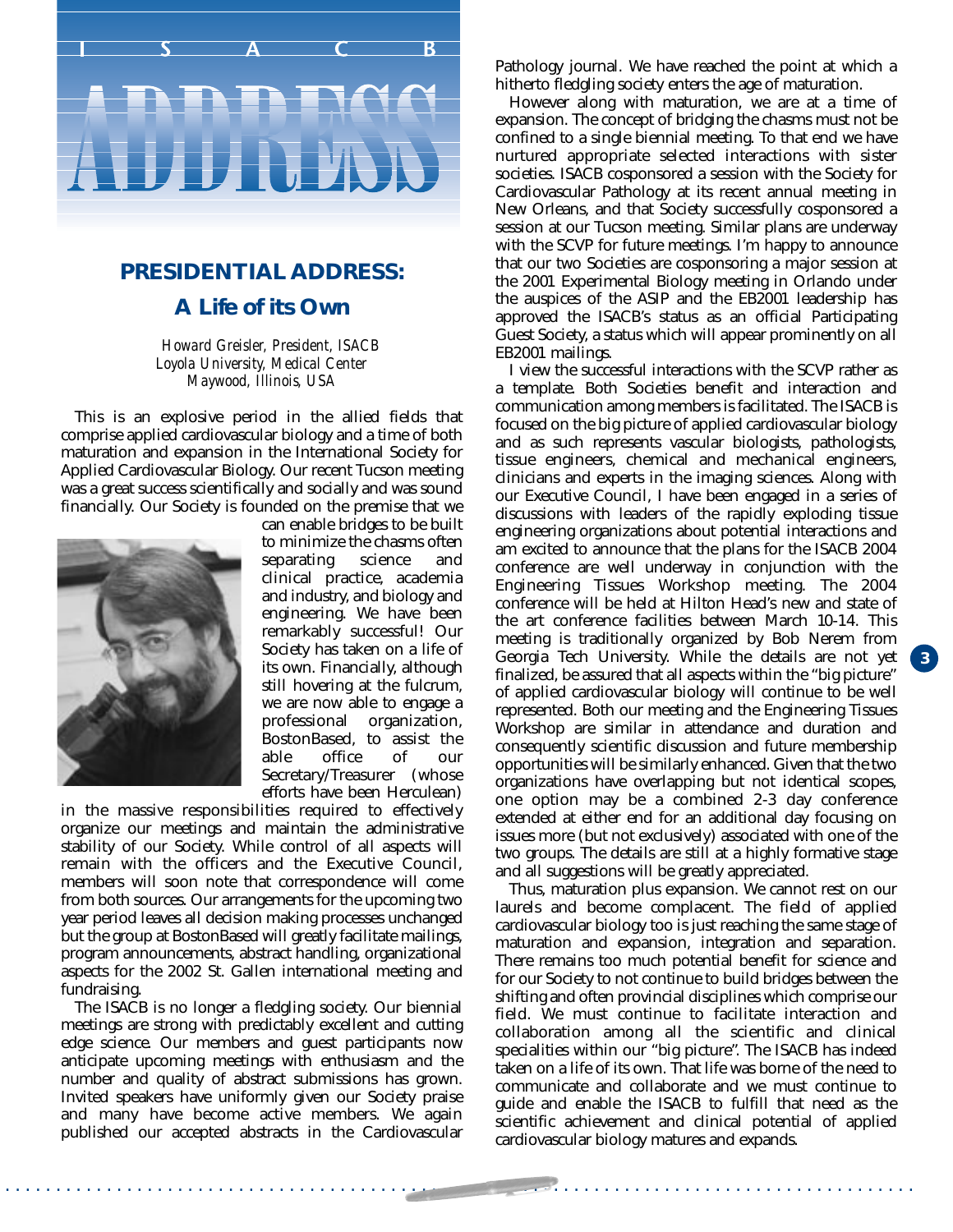

# THE LEGENDS

ur VIIth biennial meeting in Tucson, while just a memory now, has certainly created new legends of ISACB. It was once said of the great Apache Indian warrior Geronimo that "He had magical powers. He could If we are the future, walk without creating footprints and even hold off the dawn to see into the future, walk without creating footprints and even hold off the dawn to protect his own". Many attendees seemed to have gleaned some of these powers. The science presented and discussed proved our society is indeed seeing

**…Great job in Tucson – the Society continues to grow and fills a great need at present.** *– Rod White, UCLA Harbor Medical Center Division of Vascular Surgery (Invited Speaker)*

#### **D** THE ORGANIZING CREW





**4**

Advanced Job **HUNTING**  $\boldsymbol{\Delta}$ 



**BEING** President is good.Are these my **INTERNS?** 

▼

▲



into the future (with some appropriately reminding us to never forget the past!). Saturday morning's early start after a night of "Old Tucson" celebration caused many to attempt to hold off the dawn. On the other hand, the quantity of food at our society meetings makes walking without footprints nearly impossible. Each of the major sessions provided an outstanding

opportunity to learn the current status of the field. Applied cardiovascular biologists - represented by clinicians, engineers, as

well as applied and basic scientists - presented the hard facts and the controversies that exist in our field. The discussions of results continued throughout the breaks. The poster facilities were available and frequented by attendees throughout the

meeting. The formal poster viewing session never seems to be long enough! These discussions are an integral part of our meeting, and continue to provide an opportunity for new collaborations to emerge and old long-standing friends to be re-united.



And you said that I couldn't pull this conference off.

"So as a Tissue Engineer can you grow new fingers for me?"

Spielberg - I'm **READY FOR MY** screen test.





**STU AND** 

▲

**Just a short message to say thank you for a fantastic conference.**

**…I am going over the notes from the conference, it continues to impress me the amount of relevant material (to mine) that was presented which I'm sure will have a positive impact on the final outcome of my Ph.D.. Another bonus was the four potential Post Doc. positions offered.**

Is this

▲

**In short, thanks for your efforts, if I'm still in the industry in 2 yrs time I'll be at the next meeting.**

*– Pete McFetridge, Attendee*

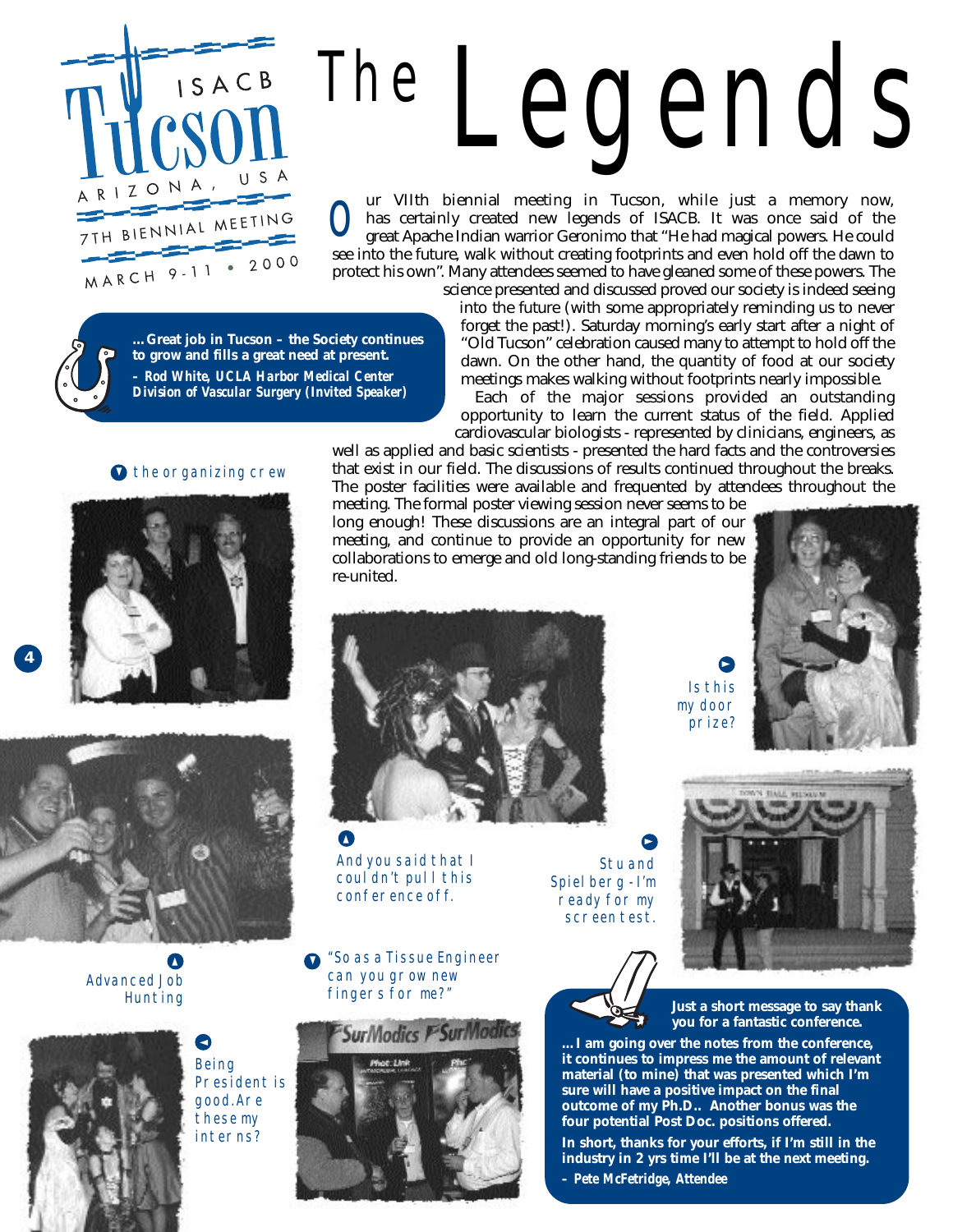# OF ISACB 2000

Our plan to identify a budding western movie star was anticipated with great expectations. While the set and costumes were award winning, and the casting director performed with brilliance, the overall result is still under active editing. The administration of Old Tucson Studios is currently considering a future Halloween release of our efforts since many scenes, upon review, are considered some of the most frightening things ever filmed at these film studios.

While our movie making may not have produced an Oscar, this unbiased observer believes our Society truly shined with the help of Miss Lil and friends. The photographic documentation establishes we should spend more time in the Saloon. The banquet was equally successful with a supporting cast of young Mariachi musicians. Clearly our membership seems at its best when music is playing.



The success of our biennial meetings is based on the efforts of many individuals and groups. Sponsors, organizers and an unbelievably dedicated staff are to be congratulated for a memorable occasion. The legends born in Tucson will live on with the society for years to come.

Stuart Williams, Ph.D. University of Arizona Div. Biomedical Engineering Sciences Tucson, Arizona

Keep smiling, it's almost over.... for this Year. ▲



**A** YEEE HAAAA



**I'MTHE NEW** SHERIFF IN TOWN.  $\bullet$ 

**Tucson was very interesting and great fun indeed. Thanks a lot for the organization.**

*– Gunnar Riepe, Allemeines Krankenhaus Harburg, Hamburg, Germany, (Invited Speaker)*

**It was a pleasure to meet you in Tucson this past week. I very much enjoyed the Tucson meeting as this was my first ISACB meeting. I am particularly grateful for your efforts with the Young Investigator Award program. This recognition is very meaningful for a young scientist and I am very happy to have received it. Congratulations on an excellent conference.**

▲

*– Dror Seliktar, Young Investigator*



This is one **GROUP THAT** DOES NOT **TAKE DIRECTION** WELL.





#### Have I told you the history of Endothelial Cell Seeding? ▼



Were we supposed TO SHARE?

#### **JUST CHECKING**



**…The ISACB meeting was excellent. There were terrific presentations and discussion, and it all took place in a marvelous spot. I congratulate you on putting on a wonderful meeting and running it flawlessly!**

*– Alexander Clowes, MD, Professor of Surgery, University of Washington School of Medicine (Invited Speaker)*





YOU KNOW **STEVE, I HAVE** a Surface **MODIFICATION JUST FOR YOU.** ▲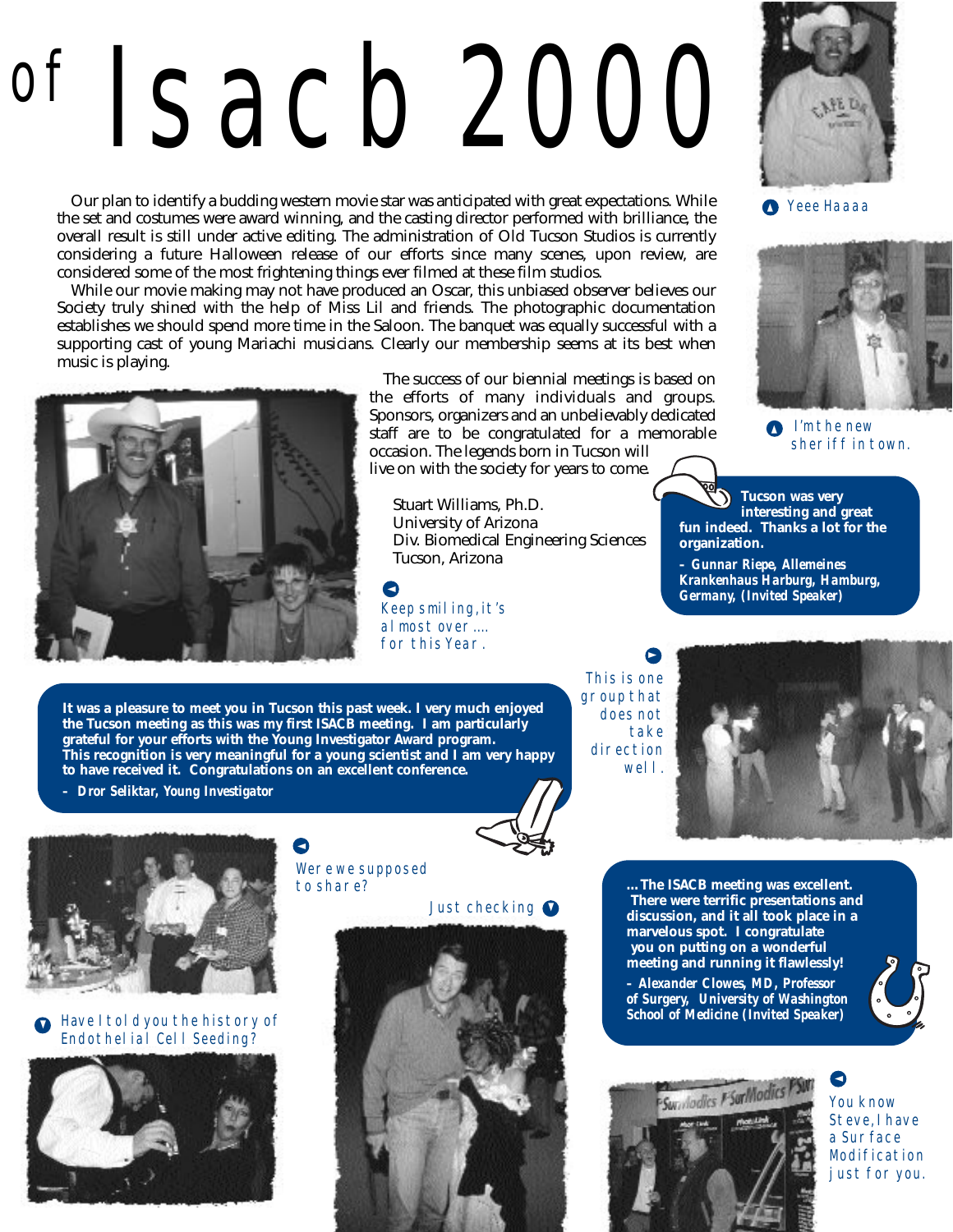### S B<sub>1</sub> П C

*The Essay section of the ISACB Circulator contains invited and submitted manuscripts. The essays may summarize the state of development of new technology in applied cardiovascular biology or highlight recent important research results. The editor of the ISACB Circulator invites your submission. Manuscripts may be sent to the ISACB business office at the address on page 2.*

#### **Where to Now...That We Have Tissue Engineered Blood Vessels? Tissue Engineered Blood Vessels! Heavens,What Will They Think of Next!**

*F.A. Auger, M. Rémy-Zolghadri, G. Grenier, L. Germain Laboratoire d'Organogénèse Expérimentale/LOEX, Hôpital du Saint-Sacrement and Department of Surgery, Faculty of Medicine Laval University, Québec city, Québec G1S 4L8. www.loex.ulaval.ca* 

**6**

My father would have wished me to be more frequently his assistant as he was an active vascular surgeon. We did only " operate " together three times : but these surgeries and my intimate relationship with vascular and cardiothoracic surgeons has instilled into me a good dose of respect for this art. Such surgical prowess has not gone unnoticed in the medical history of the XXth century.

The advent of vascular grafts has saved countless lives and paved the way to audacious surgical heart and limb salvages. Synthetic prosthesis for vascular implantation are one of the most fascinating story in medicine and many great names come to mind : Carrel, Blakemore and Voorhees, Sauvage, DeBaquey. However, as we are now entering into the XXIst century, a critical appraisal of these approaches is unavoidable. These prosthesis have limitations and the most blatant is their complete lack of biological function. This renders them unsuitable for small diameter grafting. The few attempts to transplant vessels less than 5 mm of internal diameter have mostly led to dismal results on a long term basis. Thus, the stage is set for a new approach in this clinical niche, such as tissue engineered blood vessels.

One must never forget that tissue engineering was first introduced as a life saving procedure for burn patients (1). The successful engraftment of autologous epidermal sheets was the initial and seminal proof of concept of the powerful technology that we know today.

The subsequent efforts in this biotechnological field were developed according to essentially three types of approaches. The first approach consists in the seeding of cells into various gels, which are then reorganized by the incorporated cells.<sup> $2-8$ </sup> Alternatively, a second approach is to deposit cells into a scaffold where they will thrive and secrete an extracellular matrix.<sup>9-11</sup> The scaffold materials are at times bioresorbable over a wide range of time periods depending on their chemical nature.<sup>12-14</sup> A third approach is different since it uses the principle of a tissue template that allows, after implantation, the ingress of cells into the appropriately organized scaffold. Thus, these grafts are acellular and must stimulate the regenerative potential of the tissue, in vivo, wherever they are implanted.<sup>15-17</sup>

However, our group has initiated a different and original method for the reconstruction of soft tissues. It takes full advantage of the various intrinsic properties of cells when appropriately cultured. This entails particular media composition and appropriate mechanical straining of these three-dimensional structures. We call it the **self-assembly approach.**

Our own experience with the culture of autologous epidermal sheets gave us some insight in the properties of cells, in order to recreate in vitro human living tissue substitutes.<sup>26</sup> Furthermore our various adaptations of the gel construct approach has shown that cells could be aligned along with their extracellular matrix if the mechanical forces generated were appropriately harnessed: either passively, by matrix anchorage,<sup>18</sup> or actively, by cyclic traction of these constructs.<sup>6</sup>

The self-assembly approach is a combination of all our previous experiences. Basically, we coax the cells into secreting their own extracellular matrix in a sheet form. Thereafter, we either roll or stack these sheets to create a three-dimensional organ substitutes. Our concept has been applied with impressive results to the reconstruction of blood vessel and skin.<sup>19, 20</sup>

The first attempt to produce a reconstructed blood vessel by tissue-engineering methods appeared in 1986 with the model published by Weinberg and Bell.<sup>3</sup> The method devised by these researchers was based on collagen gels seeded with bovine vascular cells. Such a technique was the basis for subsequent research conducted by other teams.<sup>4,21,22</sup> But the resulting structures were not resistant enough to sustain normal blood pressure<sup>3,4</sup> and some of these prostheses had to be reinforced with a synthetic mesh<sup>3,23</sup> making them hybrid artificial substitutes (composed of living cells in association with a synthetic support) with all the untoward properties associated with such constructions.

Since the previous approaches did not seem to be conducive to an appropriate clinical result, we developed a tissue-engineered blood vessel (TEBV) based exclusively on the use of human cells in the absence of any synthetic or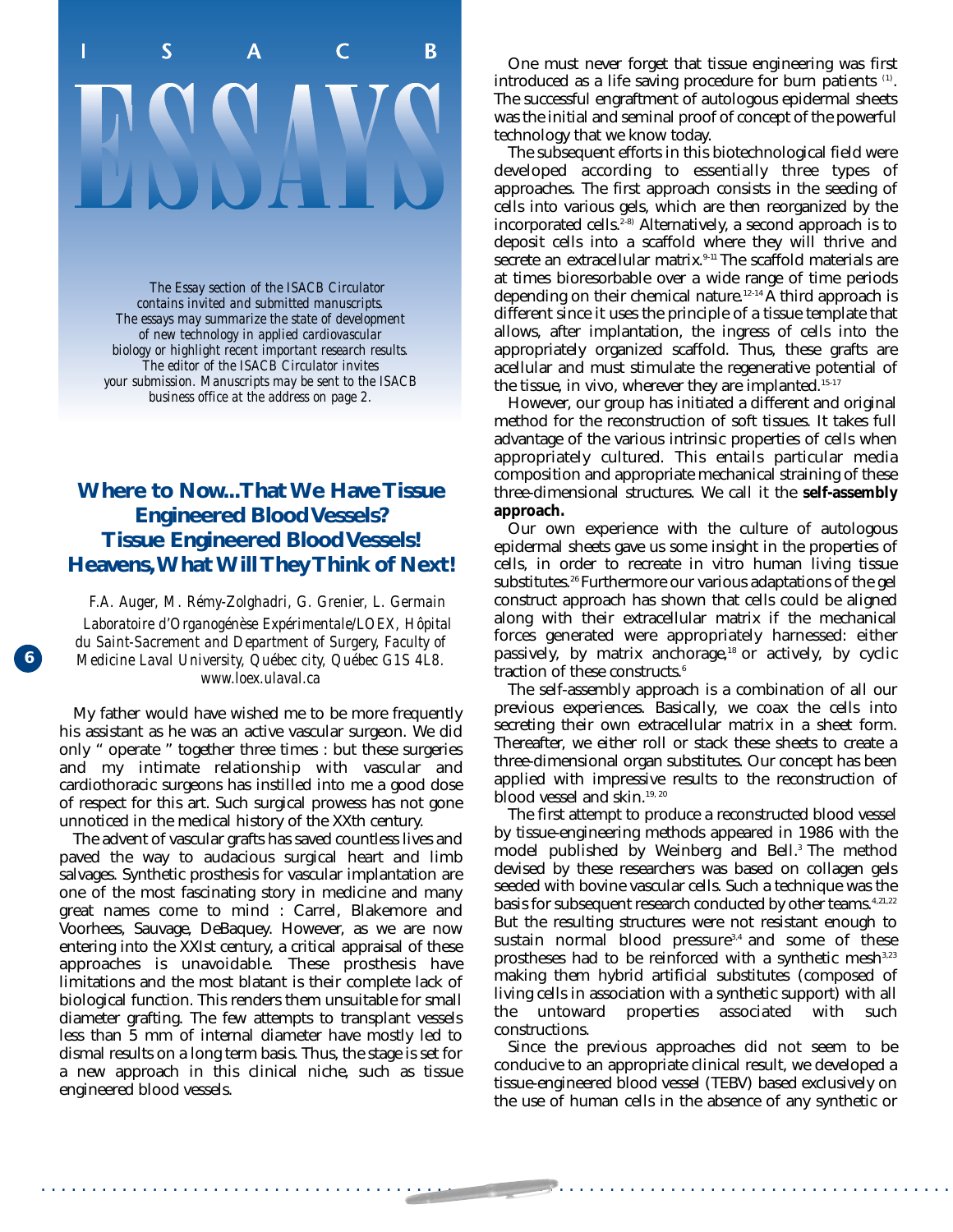

#### **FIGURE 1**

Macroscopic (A) and microscopic (B) views of the mature TEBV. (A) When removed from the tubular mandrel, the TEBV is selfsupporting with an open lumen (3 mm internal diameter).

(B) Paraffin cross section of the TEBV wall stained with Masson's Trichrome. Collagen fibers are stained in blue-green and cells in dark purple. Inner membrane (IM)=125 mm, media (M)=320 mm and adventitia (A)=235 mm. Note the endothelium covering the luminal surface of the TEBV.

Reprinted by permission from L'Heureux et al. (19).

to have a supra-physiological blood pressure resistance that of a native artery (figure 1).

The cells used for such a TEBV were endothelial cells (EC), smooth muscle cells (SMC) isolated from human umbilical cord vein using an enzymatic method for  $EC<sup>24</sup>$ and the method of Ross for SMC isolation.<sup>25</sup> The fibroblasts were provided by the enzymatic treatment of a small biopsy of human skin <sup>(26)</sup>. Each layer of the vascular wall was thus reconstructed : the intima (composed of EC), the media and the adventitia. In order to obtain an abundant extracellular matrix production, fibroblasts and SMC were cultured in media supplemented with ascorbic acid until they self-assembled into sheet that could be detached from the culture support and then be wrapped around a tubular mandrel.

The mechanical, histological and physiological properties of the TEBV were very interesting. Although completely biologic, this reconstructed blood vessel was highly resistant with a burst strength of over 2500 mm Hg (figure 2B). This resistance is significantly higher than that of the human saphenous vein, considered to be the best biological material for lower limb vascular reconstruction.27 This impressive resistance is due to the well-organized extracellular matrix composed of collagen fibrils that were oriented in perpendicular directions to





#### **FIGURE 2**

. . . . . . . . . . . . . . . . . . . . . . . . . . . . . . . . . . . . . . . . . . . . . . . . . . . . . . . . . . . . . . . . . . . . . . . . . . . . . . . . . . . . . . . .

(A) Adventitial extracellular matrix ultrastructure observed by transmission electron microscopy. Uranyl acetate and lead citrate staining (scale bar=500 nm).

(B) Burst strength of the adventitia over time of maturation in vitro.

\*Significantly different than the precedent point (\*p<0.001, \*\*p<0.005,  $4p<0.05$ ) with the Student's t test (n=8 to 13).

Reprinted by permission from L'Heureux et al. (19).

one another in the concentric layers of the adventitia (figure 2A). Moreover, a constant gelatinase activity was measured starting at 2 weeks of adventitia maturation.

Histological and immunohistological analyses of the TEBV showed cells surrounded by a dense extracellular matrix composed of collagen and elastin. Interestingly, desmin, a protein component of the cellular intermediate filaments, known to be lost in culture, is reexpressed in SMC of the TEBV. This result indicates how close to its physiological counterpart our model is. Only quiescent SMC can produce such a molecule.

**2**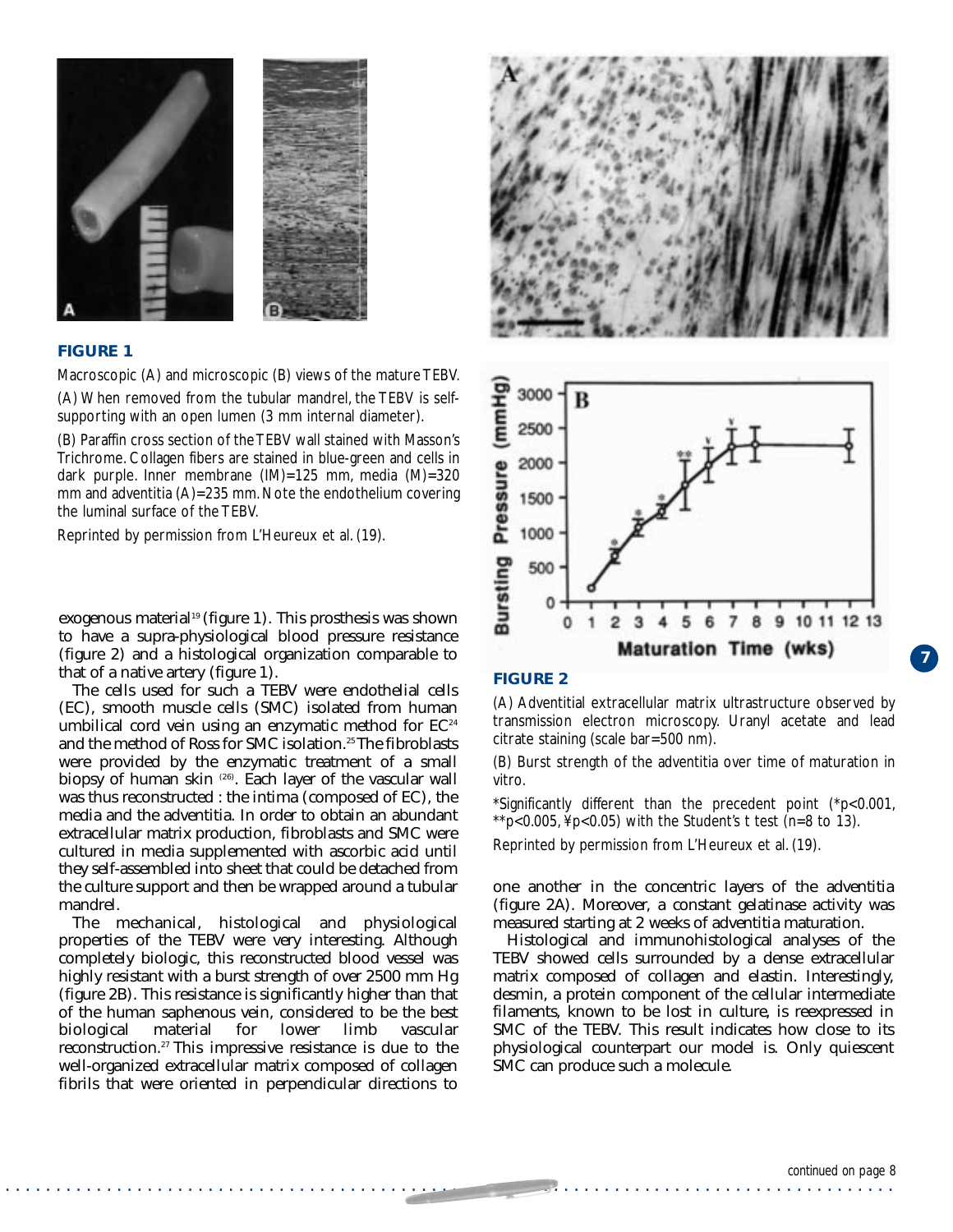

#### **FIGURE 3**

**2**

**8**

Inhibition of platelet adhesion by the endothelium. Scanning electron micrographs of unendothelialized IM (A) promoted platelet adhesion and activation whereas endothelialized IM (B) almost completely inhibited the process.

Reprinted by permission from L'Heureux et al. (19).

The EC seeded on the inner membrane formed a confluent monolayer (figure 3) expressing von Willebrand factor and the cells were able to incorporate acetylated lowdensity lipoproteins. This endothelium inhibited platelet adhesion in contrast to the non-endothelialized acellular membrane (figure 3). Thus, this endothelium was functional and provided an anti-thrombotic surface.<sup>19</sup>

These human TEBVs were implanted for one week in femoro-femoral interposition in the dog. Because of the xenogeneic situation, the prostheses did not contain EC. The implanted prostheses demonstrated that they could be easily handled and sutured by the use of conventional surgical techniques. A patency level of fifty percent was obtained after one week of implantation and the patent implants were exempt of early tearing or dilatation.<sup>19</sup>

We are convinced in our research group, the LOEX, that this self-assembly approach may offer great opportunities in the field of soft tissue reconstruction. Thus, the next generation of small diameter blood vessel should be of a tissue engineered nature.

We feel that we presently have the most advanced technology in the field of cardiovascular reconstruction. The auto-assembly approach could be easily translated into other areas of this field in order to produce cardiac valves, cardiac muscle, etc. The future of cardiovascular surgery could then be brighter for clinician and patients alike.

#### **Bibliography**

- 1. NE O'Connor, JB Mulliken, S Banks-Schlegel, O Kehinde, H Green. (1981). Grafting of burns with cultured epithelium prepared from autologous epidermal cells. Lancet 1:75-78.
- 2. E Bell, HP Ehrlich, DJ Buttle, T Nakatsuji. (1981). Living tissue formed in vitro and accepted as skin-equivalent tissue of full thickness. Science 211:1042-1054.
- 3. CB Weinberg, E Bell. (1986). A blood vessel model constructed from collagen and cultured vascular cells. Science 231:397-400.
- 4. N L'Heureux, L Germain, R Labbé, FA Auger. (1993). In vitro construction of human vessel from cultured vascular cells: a morphologic study. J Vasc Surg 17:499-509.
- 5. F Goulet, L Germain, C Caron, D Rancourt, A Normand, FA Auger. (1997). Tissue-engineered ligament in Yahia LH (Ed): Ligaments and ligamentoplasties (Springer-Verlag, Berlin, Heidelberg) 367-377.
- 6. F Goulet, L Germain, D Rancourt, C Caron, A Normand, FA Auger. (1997). Tendons and ligaments in R Lanza, R Langer and WL Chick (Eds): Principles of tissue engineering (Landes R G Co. & Academic Press Ltd. Austin, Texas) 633-644.
- 7. FA Auger, M Rouabhia, F Goulet, F Berthod, V Moulin, L Germain. (1998). Tissue-engineering human skin substitutes developed from collagen-populated hydrated gels: clinical and fundamental applications. Med Biol Eng Comput 36:801-812.
- 8. L Germain, FA Auger, E Grandbois, R Guignard, M Giasson, H Boisjoly, SL Guérin. (1999). Reconstructed human cornea produced in vitro by tissue engineering. Pathobiology 67:140- 147.
- 9. F Berthod, D Hayek, O Damour, C Collombel. (1993). Collagen synthesis by human fibroblasts cultured within a collagen sponge. Biomaterials 14:749-754.
- 10. AF Black, F Berthod, N L'Heureux, L Germain, FA Auger. (1998). In vitro reconstruction of cappilary-like network in a tissue-engineered skin equivalent. FASEB J 12:1331-1340.
- 11. F Duplan-Perrat, O Damour, C Montrocher, S Peyrol, G Grenier, M-P Jacob, F Braye. Keratinocytes influence the maturation and organization of the elastin network in a skin equivalent. J Invest Dermatol 114:365-370.
- 12. ML Cooper, JF Hansbrough, RL Spielvogel, R Cohen, RL Bartel, G Naughton. (1991). In vitro optimization of living dermal substitute employing cultured human fibroblasts on a biodegradable polyglycolic acid or polyglactin mesh. Biomaterials 12:243-248.
- 13. VS Lin, MC Lee, S O'Neal, J McKean, KL Sung. (1999). Ligament tissue engineering using synthetic biodegradable fiber scaffolds. Tissue Eng 5:443-452.
- 14. LE Niklason, J Gao, WM Abbott, KK Hirschi, S Houser, R Marini, R Langer. (1999). Functional arteries grown in vitro. Science 284:489-493.
- 15. IV Yannas, JF Burke, DP Orgill, EM Skrabut. (1982). Wound tissue can utilize a polymeric template to synthesize a functional extension of skin. Science 215:174-176.
- 16. SF Badylak, B Kropp, T McPherson, H Liang, PW Snyder. (1998). Small intestinal submucosa : rapidly resorbed bioscaffold for augmentation cystoplasty in a dog model. Tissue Eng 4:379- 387
- 17. T Huynh, G Abraham, J Murray, K Brockbank, PO Hagen, S Sullivan. (1999). Remodeling of an acellular collagen graft into a physiologically responsive neovessel. Nat Biotechnol 17:1083-1086.
- 18. CA Lopez-Vallé, FA Auger, P Rompré, V Bouvard, L Germain. (1992). Peripheral anchorage of dermal equivalents. Br J Dermatol 127:365-371.
- 19. N L'Heureux, S Pâquet, R Labbé, L Germain, FA Auger. (1998). A completely biological tissueengineered human blood vessel. FASEB J 12:47-56.
- 20. M Michel, N L'Heureux, R Pouliot, W Xu, FA Auger, L Germain. (1999). Characterization of a new tissue-engineered human skin equivalent with hair. In vitro Cell Dev Biol Anim 35:318- 326.
- 21. T Ziegler, RW Alexander, RM Nerem. (1995). An endothelial cell-smooth muscle cell coculture model for use in the investigation of flow effects on vascular biology. Ann Biomed Eng 23:216-225.
- 22. RT Tranquillo, TS Girton, BA Bromberek, TG Triebes, DL Mooradian. (1996). Magnetically orientated tissue-equivalent tubes: application to a circumferentially orientated mediaequivalent. Biomaterials 17:349-357.
- 23. J Hirai, T Matsuda. (1996). Venous reconstruction using hybrid vascular tissue composed of vascular cells and collagen tissue regeneration process. Cell Transplant 5:93-105.
- 24. EA Jaffe, RL Nachman, CG Becker, CR Minick. (1973). Culture of human endothelial cells derived from umbilical veins. Identification by morphologic and immunologic criteria. J Clin Invest 52:2745-2756.
- 25. R Ross. (1971). The smooth muscle cell. II. Growth of smooth muscle in culture and formation of elastic fibers. J Cell Biol 50:172-186.
- 26. L Germain, M Rouabhia, R Guignard, L Carrier, V Bouvard, FA Auger. (1993). Improvement of human keratinocyte isolation and culture using thermolysin. Burns 2:99-104.
- 27. WM Abbott, JJ Vignati. (1995). Prosthetic grafts: when are they a reasonable alternative? Semin Vasc Surg 8:236-245.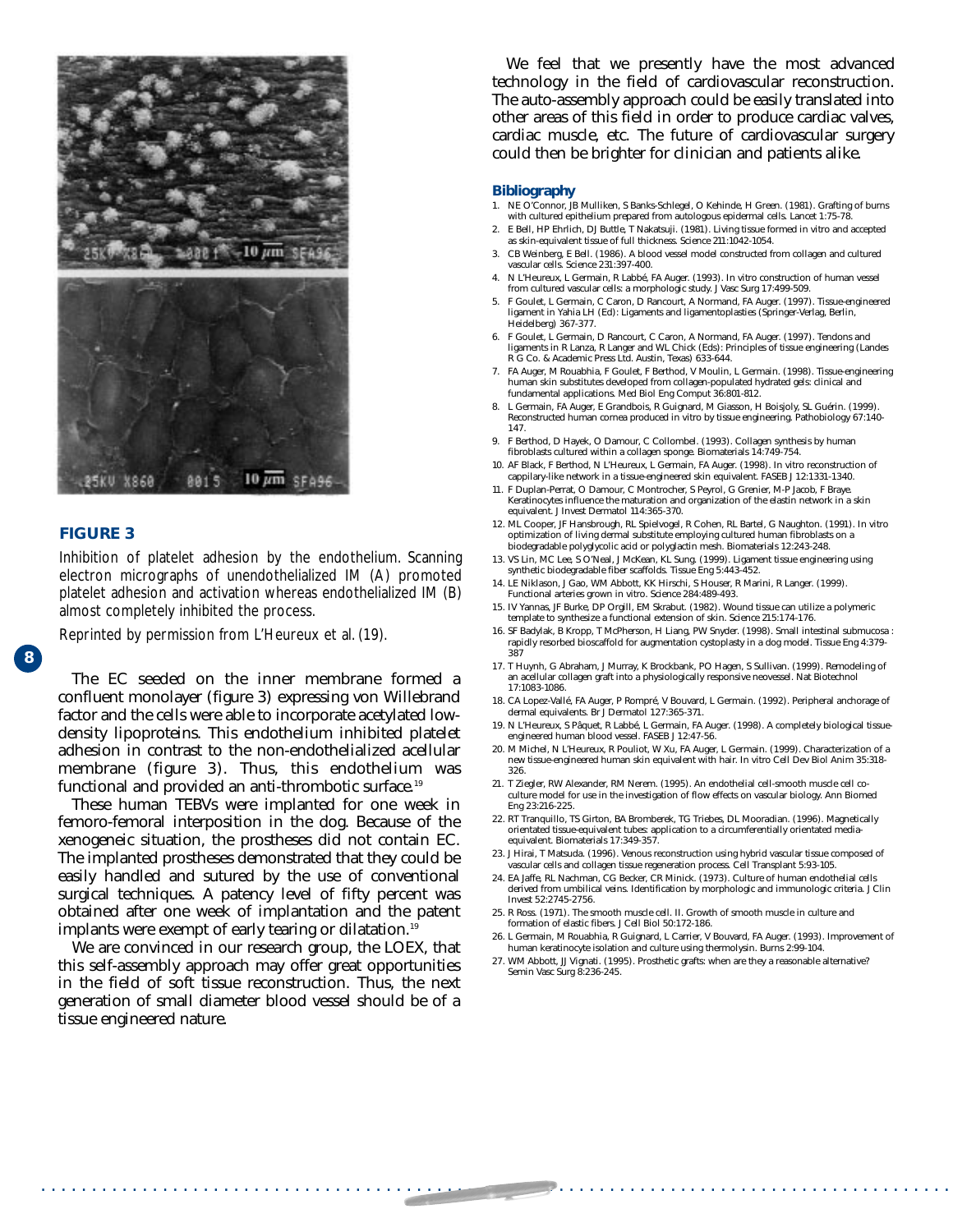## $\overline{\mathsf{S}}$  $\mathsf{C}$ П <sub>R</sub>

#### **Degradation of Stent-Grafts after Implantation in Human Beings**

*Gunnar Riepe, Carsten Heintz Nabil Chakfé, Herbert Imig*

*Correspondence to: Dr. med. Gunnar Riepe Department of General, Vascular and Thoracic Surgery Allgemeines Krankenhaus Harburg Eissendorfer Pferdeweg 52, D-21075 Hamburg, Germany Tel: ++49 40 7921 2551 Fax: ++49 40 7921 3086*

Albert Einstein died in 1955 because of the rupture of an AAA.18 One year later in 1956 MEADOX (USA) introduced the first commercially available polyester vascular graft. Autologous graft material with the diameter of the aorta is not available. Artificial vascular grafts are essential for the exclusion of AAA. Two polymers, polyester (Dacron®) and polytetrafluorethylene (PTFE) have proven their biocompatibility and long-term stability in conventional grafts since 1956 and 1975. Open surgery still needs a large abdominal incision for graft interposition. Excessive abdominal scars, which disabled an abdominal approach, inspired Parodi to choose an endoluminal access in the groin for the implantation of a graft in an AAA.12,13 The success of this operation in 1990 initiated an euphoric development of endovascular devices. Increasing experience in the implantation procedure and numerous improvements of the devices has today lead to acceptable technical success rates with a reasonably low morbidity and mortality.<sup>11</sup>

The primary end point in the treatment of AAA is the prevention of rupture.<sup>23</sup> Considering the risk of reoperations4,15,20, the success of the AAA treatment has to last for the rest of the patient's life. Compared with conventional polyester and PTFE grafts, today's "gold standard" for long-term durability of artificial vascular substitutes, none of the modern endovascular devices have been able to prove their long-term durability. Little is known about the long-term duration of stent grafts. This is mainly due to their shorter history and the rapid alternation of device generations within the last 10 years. Loss of the device stability, loosening of the fixation and holes in the cover lead to graft dislocation and endoleakage. These major failures have to be detected by follow-up examinations.<sup>4,23</sup> The retrieval of explants and their examination is necessary to find an explanation for these failures and to learn about changes of the device material which have not been visible to follow-up diagnostic.<sup>1</sup>

The Vascular Surgeons' Laboratory of the General Hospital of Hamburg-Harburg (GPL Gefäßchirurgisches Prüflabor) and the GEPROVAS (Groupe Européen de Recherche sur les Prothèses appliquées à la Chirurgie Vasculaire, Université Louis Pasteur, Strasbourg, France) together have acquired an archive of over 1000 explanted vascular substitutes from many vascular surgeons in Germany, France, Austria and Switzerland. Among these are over 50 endovascular grafts. The majority of the explants were MinTec devices. These 24 Stentor® and 1 Cragg® (MinTec, Bahamas) devices have been examined closely. Their mean duration of implantation was 30±14 months (range 5 to 50 months). After inspection with the bare eye the explants were cleaned and the polyester coating was removed. The frame was examined completely by stereomicroscopy, irregularities were assayed by scanning electron microscopy (SEM) and energy dispersive x-ray microanalysis (EDAX).

#### *The polyester cover*

The Stentor® is covered by 0.16mm thin, polyfilamentosous woven polyester, which is fixed to the internal stent by single polypropylene ligatures at both ends of the graft. In early Stentor® devices the woven textile was sewn to a tube using a polypropylene suture. This created a thick, longitudinal seam, which was easily subject to holes due to internal radial force. The holes were commonly covered by chunks of tissue. The occurrence of an endoleakage due to these holes in two cases after 27 and 41 months duration suggests a progression of the separation of the warp yarns. Occasionally small holes of up to 2mm diameter could be seen on the surface in kinked sections of the graft. These were the results of wear of the polyester textile in-between disconnected stent wires. A similar mechanism of damage causing endoleak in a 9 month-old Vanguard® device was recently described in literature. The reperfused AAA ruptured.<sup>8</sup>

#### *The stent*

. . . . . . . . . . . . . . . . . . . . . . . . . . . . . . . . . . . . . . . . . . . . . . . . . . . . . . . . . . . . . . . . . . . . . . . . . . . . . . . . . . . . . . . . . .

The self-expanding, internal, full-body stent of the Stentor® device is made of Nitinol®. It is a zig-zag shaped approx. 300µm thick wire spiral, held together by multiple 90µm thick polypropylene ligatures, wound 2-3 times around the wires and closed by hand-made, heat-fused knots. The gaps between the zig-zag wire are approx. 6x10mm on the body upper and lower ring as well as on the limbs and approx. 11x22mm on the body middle ring. The proximal anastomosis has small, short barbs for fixation in the arterial wall.

The movement of the stent wires within the polypropylene ligatures lead to breakage of the ligatures.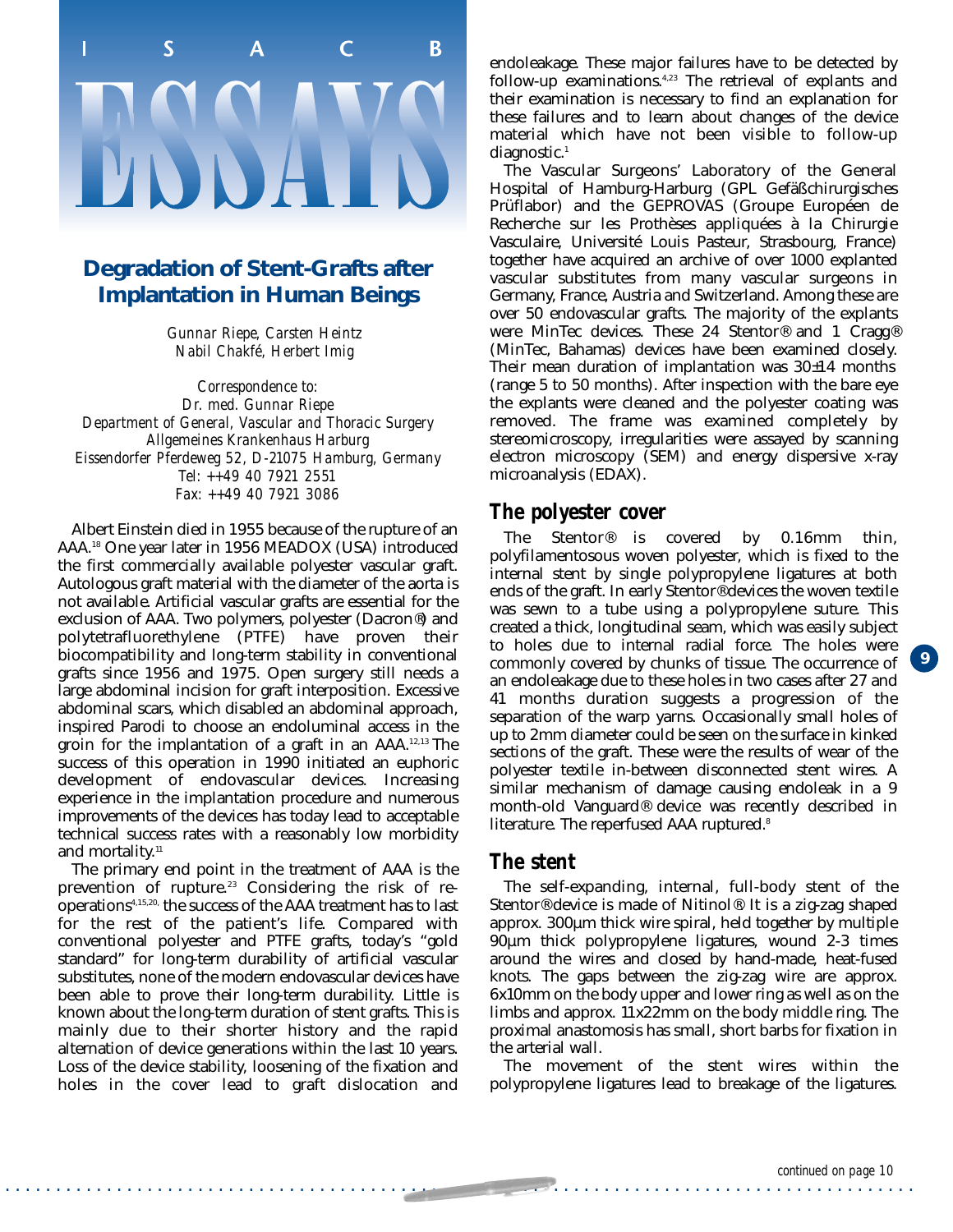The examination of explants showed that many of the broken ligatures were lost. Peripheral embolisation was not noticed. Some ligatures were found caught within the pseudointima. This observation and follow-up x-rays showing a disconnection of the stent frame in-vivo prove that the ligatures do break before the surgical graft explantation. The highest frequency of ligature breakage was observed on the connection zone of the body upper ring and the body middle ring. Here 17% to 44% of the ligatures of the body middle ring were loose.<sup>15</sup> Further zones of ligature rupture were kinks of the graft legs.

The fractures of the stent wire were unexpected. Complete fractures were seen on 7 explants. Corrosive damage of the surface, possibly preliminary to the fracture, was seen on all the examined 24 Stentor® grafts. We have characterized 4 different expressions of corrosive damage: pits, bizarre craters, large deficiencies and cracks or fractures.<sup>5,16</sup>

#### *pits*

Circular holes, 10-25 µm in diameter were seen on all examined explants, occurring in single form or multiple, in groups. (Fig. 1a).

#### *bizarre, map-shaped craters*

These were approx. 100-180 µm large in diameter and occurred occasionally in 15 of our 22 examined explants after at least 15 months. All grafts of more than 33 months of implantation showed one or more areas with this kind of damage. (Fig. 1b).

#### *large surface deficiencies*

Large damages of approx. more than 200  $\mu$ m size in diameter were seen in 3 cases on explants of more than 32 months of age. Stress crack lines, oblique to the wire axis, can be seen in these defects. All these grafts also showed fractures of the wire in other locations (Fig. 1c).

#### *fractures*

**10**

Complete fractures of the wire occurred occasionally in 7 explants. One graft showed 4, another 6 fractures. Due to the few cases and the statistical distribution, it was not possible to define a preferred location. The greatest damage was seen on a 9 months old Stentor® graft. A section of the wire was completely disintegrated and fractured. A severe damage of this kind was only seen in one of the 25 examined cases. This explant is therefore regarded separately (Fig. 1d).

The energy dispersive x-ray microanalysis (EDAX) revealed a reduction of the nickel concentration in all 4 types of corrosive damage. In all examined defects the nickel peak vanishes in the corrosion product.



#### **FIGURE 1**

Summary and classification of the types of corrosion seen on the stent wire of explanted Stentor<sup>®</sup> devices: (a) a pit, 10µm in diameter, (b) a bizarre, map-shaped corrosion , (c) a large surface deficiency with a crack beginning on the upper edge, (d) a fracture of the stent wire, in this case with unusually severe corrosion of the surrounding.

#### *Discussion*

. . . . . . . . . . . . . . . . . . . . . . . . . . . . . . . . . . . . . . . . . . . . . . . . . . . . . . . . . . . . . . . . . . . . . . . . . . . . . . . . . . . . . . . . . .

The Stentor® device (MinTec®, Bahamas), introduced in 1994, was an early endovascular device with a very high, world-wide distribution. The Stentor® device is not available anymore since it's modification to the Vanguard® device by Boston Scientific in 1996. Although the examinations of explanted Stentor® devices therefore have an "archaeological" character, the unexpected findings must be known and regarded during follow-up and the development of future devices. Although the structure of the device is rather unique and not comparable with other stent grafts, the component materials **polyester** and **Nitinol®** are wide spread among endovascular devices.

The materials for the components of endovascular grafts are in general no unique developments. The cover materials (polyester, PTFE) are identical to or derived from those used in conventional grafts. The stent metals (316L stainless steel, Nitinol®) are known from cardiac and peripheral endovascular interventions. The use of conventional graft materials in endovascular devices is due to many years of material experience and the very high standards as well as time-intensive trials required for the introduction of new components so far not used in human beings. Despite over forty years of very good experience in development and clinical use of conventional polyester grafts, our explant retrieval studies have revealed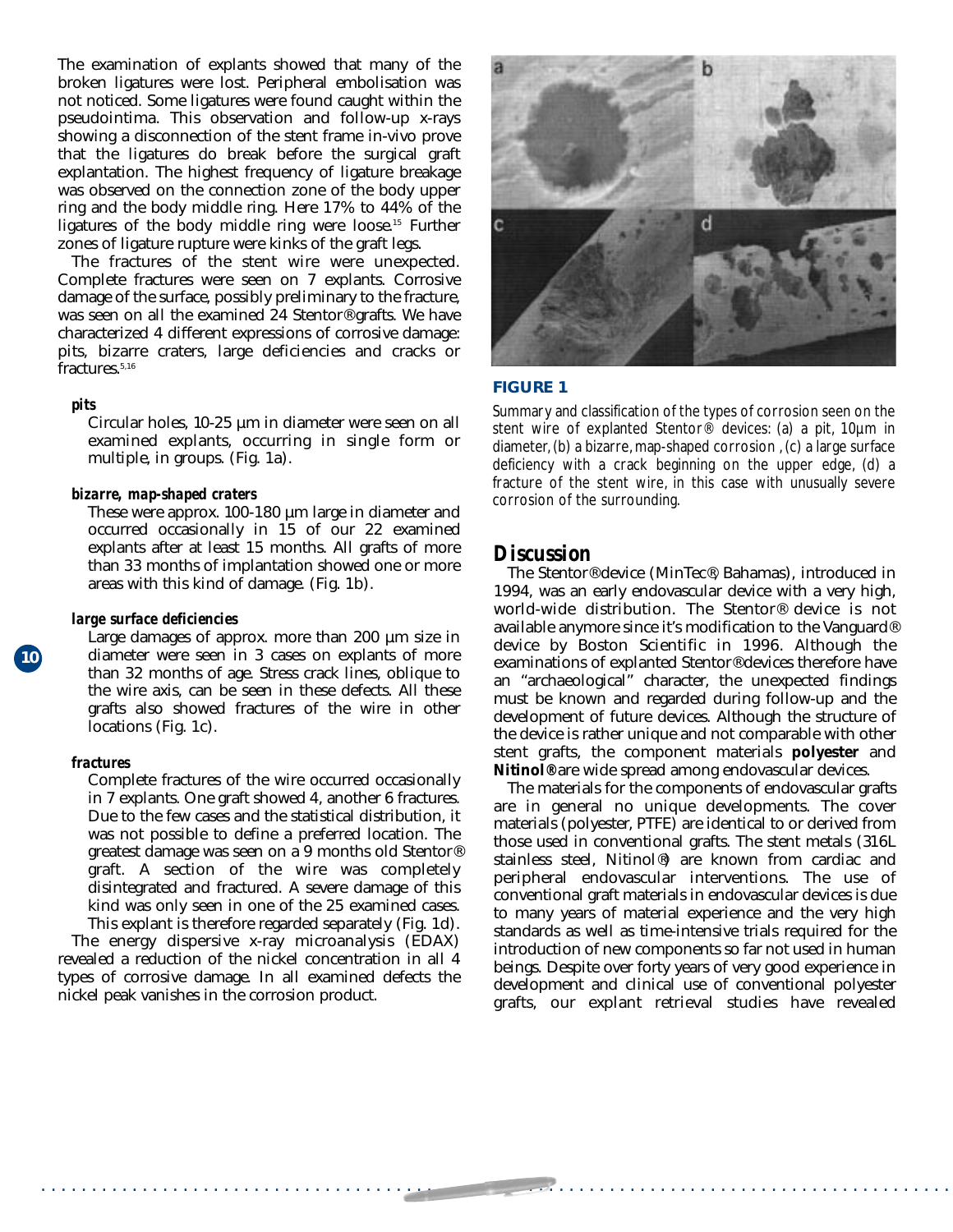alterations, which have not been described in literature.<sup>17</sup> These alterations have lead to the rupture of conventional grafts after 10 to 20 years of implant duration requiring reoperation and occasionally causing a patient's death (in our explant archive 3 cases of 41 ruptures). Considering the common origin of the components, the findings made in explant retrieval of conventional vascular grafts may be applicable for endovascular devices too. Regarding our findings on explants we assume the following mechanisms of failure of Stentor® devices. Each material component, the polyester cover, the ligatures and the stent wire plays its particular role in the failure of the device.

#### *The polyester cover*

The presence of type  $III^{22}$  endoleakage is a failure of the graft cover. The polyester cover needs to be thinner than in conventional grafts and must have a low porosity to be blood-proof. These demands are fulfilled by woven fabrics. The fraying of the ends, a problem known in conventional surgery, does not occur in endovascular therapy. The grafts are of predefined length and neither cut intraoperatively by surgeons nor harmed by sutures. A high porosity of the wall is not necessary as external ingrowth on the inside of the excluded, thrombus filled aneurysm in not probable. Histological examinations confirm this.<sup>9</sup> An entirely new problem concerning woven fabrics in endovascular grafts is the missing ability of stiff woven textiles to tolerate overdimensioned internal pressure. Points of weakness are the longitudinal sutures known from first generation Stentor® devices. The care taken by experienced teams during the implantation is neglected during re-interventions with the intention of repairing endoleaks. The longitudinal suture line and ligatures that fix the cover to the stent are subject to distortion of the warp yarns of the fabric. The resulting holes 1 to 2 mm in diameter allow leakage. A further cause of cover damage is due to the constant movement of the internal stent frame leading to local damage by wear.

#### *The ligatures*

distortion of the frame.

The broken ligatures play a role in type I and  $III<sup>22</sup>$  graft failure. The pulsatile blood circulation (approx. 35 million beats/year) causes micro-movements of the stent wires. The most movement takes place in the large frames of



body middle ring and in sharp bends of the limbs. The twisting of the wires within the ligatures leads to wear and finally fatigue with rupture of the ligatures. The longitudinal strength of the graft body is weakened and further kinking of the main body and limbs is possible. The instability allows the distal anastomosis to slip up causing a secondary leakage. This kinking effects tube grafts and the limbs and the modular connection site of bifurcations. The stent kinking and dislocation can be observed in conventional x-ray examinations during follow-up (Fig. 2). More or less all Stentor grafts show kinking by the time with or without suture break. Distal secondary leakage of tube grafts is also a problem related to improper length of the graft and its fixation in a frequently conical neck. Among 115 Stentor™ grafts implanted in Nürnberg this was observed in 23 patients during follow-up. At least five of these patients already had to be re-operated because of graft leakage.15

Theoretically this failure mechanism could be prevented by a better fixation of the distal anastomosis. Furthermore the security of the distal anastomosis depends on the suitability of the distal neck of the infrarenal aneurysm. This has to be regarded by the applying surgeon. An unsuitable, short and conic neck implies a high risk of dislocation. In general bifurcated grafts should be preferred for endovascular grafting. Tube grafts remain important for the repair of arterial injury.

#### *The stent wire*

The observed corrosion of the Nitinol® wire can be regarded as the beginning of material failure. The stability of the thin, approx.  $300 \mu m$  thick Nitinol<sup>®</sup> wire is significantly reduced by numerous pits (10-25µm in diameter) and bizarre craters (100-180µm in diameter). The influence of the pulsatile oscillation on the corrosion of the wire must be also regarded. Pietsch could show that the application of cyclic stress on Nitinol SE508 lead to the growth of stress cracks after 90 % of the metals experimental lifetime.<sup>14</sup> We observed stress cracks on 3 explants with large surface deficiencies and a complete fracture of the wire in 8 cases. The importance of the occasional wire fractures for the stability loss of the stent frame is unknown. The effect of severe corrosion and the release of nickel ions within the body is not completely understood.

. . . . . . . . . . . . . . . . . . . . . . . . . . . . . . . . . . . . . . . . . . . . . . . . . . . . . . . . . . . . . . . . . . . . . . . . . . . . . . . . . . . . . . . . . .

**11**

**FIGURE 2** X-ray of an explanted Stentor® bifurcation device with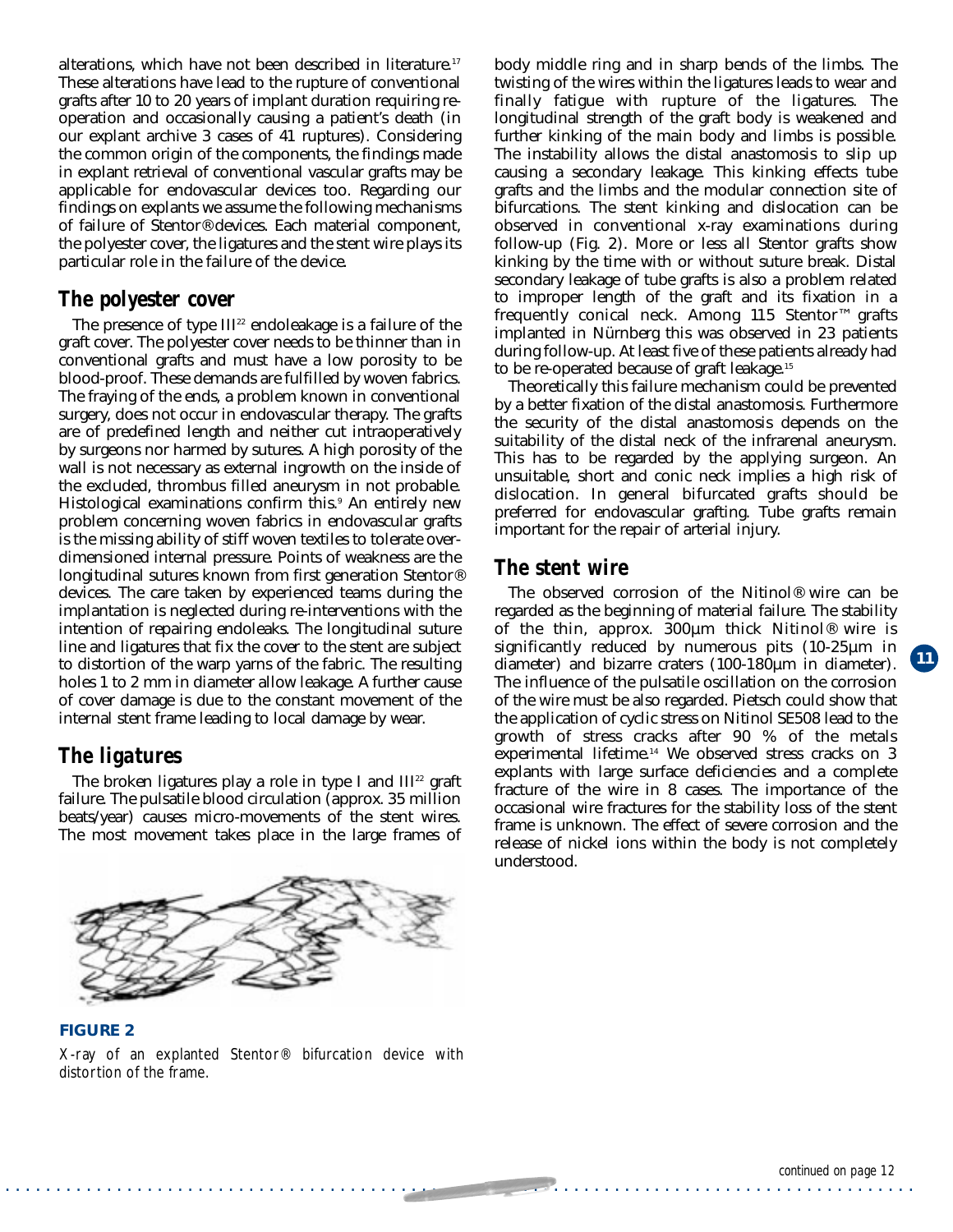#### *Which is the cause of the corrosion?*

Pitting corrosion is known as an electrochemical process. An analogy can be found on harbour quay walls. Here adherent bacteria create an electrochemical element with a current flow of metal ions.<sup>2,7</sup> A similar process, activated by adherent fibroblasts, is possible. The bizarre craters posses a morphologic analogy in the destruction of bone by osteoclasts. A local destruction by macrophages, close relatives of the osteoclasts, is assumable.

Does the quality of the surface layer reduce corrosion and is there a difference in the corrosion resistance of the currently used stent metals Nitinol®, Elgiloy® or stainless steel?

In-vitro, the importance of the quality of the titaniumdioxide surface finish is known to have a major influence on the corrosion resistance of Nitinol®.19 The ceramic-like titanium-oxide layer must resist cracking in the pulsatile oscillation and wear on contact points with other materials. The influence of the thickness of the surface oxide layer is not clear. In-vitro the corrosion resistance of stainless steel is far less than of Elgiloy®, the resistance of Elgiloy® slightly less that Nitinol®. 19

#### *Does the location of the stent in the body and the polyester coating have an influence on the corrosion?*

The ingrowth of polyester in the human body is associated with an inflammatory reaction.<sup>10</sup> It is possible, that a cellular reaction, induced by the polyester, initiates the corrosion of Nitinol® too. As endoscopic examinations of the explants showed, the internal tissue covering (pseudo-intima) was missing in several regions of the graft. Especially in kinked limbs the stent wire, ligatures and textile coating were totally free of tissue covering. The complete ingrowth of uncovered stents in other, less pulsatile locations of the body (e.g. coronaries, peripheral arteries) could be a protection against cellular attack.

#### *Conclusion*

**12**

The missing ingrowth of the cover implicates the lifetime necessity of the stent as fixation of the cover. Stability loss of the stent sooner or later leads to graft migration. The unexpected corrosion of the Nitinol® wire reminds us of how little medical professionals know about this sophisticated alloy (intermetal). The superelastic and shape-memory characteristics are highly desired for stents in the pulsating aorta. For an acceptable long-term durability the quality of the surface passivation is essential. A close co-operation with very experienced Nitinol® producers has to be established to guarantee high quality standards. Nitinol is not Nitinol!

It is obvious, that an experimental character of the endovascular AAA treatment is still present. Routine follow-ups by CT, colour-duplex sonography and conventional x-ray have to be demanded and continued beyond the first years, possibly for a patient's lifetime.<sup>4,20</sup> Continuous assessment of the pressure in the aneurysm sack is desirable but not yet possible. Therefore the threat of endotension remains present.3 In our opinion the minimal invasive character is a benefit for high-risk patients (ASA III-IV). Furthermore the option of having a "bridging technique" for symptomatic or even ruptured<br>aneurysms is promising.<sup>6,21</sup> Continuous explant aneurysms is promising. $6,21$  Continuous explant examinations are inevitable to review whether the routine deployment of endovascular AAA devices is defensible.

#### **References**

- 1. Alimi YS, Chakfé N, Rioval E, Slimane KK, Valerio N, Riepe G, Kretz JG, Juhan C. Rupture of an Abdominal Aortic Aneurysm After Endovascular Graft Replacement and Aneurysm Size Reduction. J Vasc Surg 28/1:178-183 (1998)
- 2. Eul U, v.Rège H, Heitz E, Sand W. Simulation and Control of MIC by the Miniplant Technique. In: Heitz E, Flemming HC, Sand W (eds.) Microbially influenced corrosion of materials. Springer, Berlin, p. 187-203 (1996)
- 3. Gilling-Smith GL, Martin J, Sudhindran S, Gould DA, McWilliams RG, Bakran A, Brennan JA, Harris PL. Freedom From Endoleak After Endovascular Aneurysm Repair Does Not Equal Treatment Success. Eur J Vasc Endovasc Surg 19:421-25 (2000)
- 4. Heilberger P, Ritter W, Schunn Ch, Gabriel P, Raithel D. [Ergebnisse und Komplikationen nach endovaskulärer Rekonstruktion von Aortenaneurysmen.] Zentralbl Chir 122:762-769 (1997)
- 5. Heintz C, Riepe G, Birken L, Kaiser E, Chakfé N, Morlock M, Delling G, Imig H. Nitinol Wire Corrosion of Explanted Endovascular Grafts Used for AAA Repair - an Important Failure Mechanism? J Endovasc Therapy submitted(2000)
- 6. Imig H. [Endovaskuläres Vorgehen beim rupturierten Aorteneneurysma.] presented at the 16. Jahrestagung der Deutschen Gesellschaft für Gefäßchirurgie" in Nürnberg, Germany (2000)
- 7. Jozsa PG, Kußmaul M, Bock E. Statistical Data Analysis of Microbially Influenced Deterioration of Concrete. In: Dechema (ed) Biodeterioration and Biodegradation-DECHEMA monographs. Vol. 133, Frankfurt :199-208 (1996)
- 8. Krogh-Sorensen K, Brekke M, Drolsum A, Kvernebo K. Periprosthetic Leak and Rupture After Endovascular Repair of Abdominal Aortic Aneurysm: The Significance of a Device Design for Long-Term Results. J Vasc Surg 29/6:1152-1157 (1999)
- 9. Malina M, Brunkwall J, Ivancev K, Jönsson J, Malina J, Lindblad B . Endovascular Healing Is Inadequate for Fixation of Dacron Stent-grafts in Human Aortoiliac Vessels. Eur J Vasc Endovasc Surg 19:5-11 (2000)
- 10. Müller KM, Dasbach G. The Pathology of Vascular Grafts. Current Topics in Pathology 86:pp 273 (1994)
- 11. Myers KA. How Will Endoluminal Grafting for Aneurysms Be Judged? J Endovasc Ther 7:101- 104 (2000)
- 12. Parodi JC, Martin ML, Veith FJ. Transfemoral Endovascular Stented Graft Repair of an Abdominal Aortic Aneurysm. Arch Surg 130:549 (1995)
- 13. Parodi JC, Palmaz JC, Barone HD . Transfemoral intraluminal graft implantation for abdominal aortic aneurysms. Ann Vasc Surg 5(6):491-9 (1991)
- 14. Pietsch R. [Makroskopische und mikroskopische Phänomene im Ermüdungsverhalten einer pseudoelastischen NiTi-Formgedächtnislegierung unter mechanischer Wechselbeanspruchung.] Dissertation am Fachbereich Maschinenbau der Technischen Hochschule Darmstadt (1997)
- 15. Riepe G, Heilberger P, Umscheid T, Chakfé N, Raithel D, Stelter W, Kretz JG, Schröder A, Imig H. The Frame Dislocation of Body Middle Rings in Endovascular Stent Tube Grafts. Eur J Vasc Endovasc Surg 17:28-34 (1999)
- 16. Riepe G, Heintz C, Birken L, Kaiser E, Chakfé N, Morlock M, Delling G, Imig H. Degradation of Stentor® Devices After Implantation in Human Beings. Presented at the International Conference on Shape Memory and Superelastic Technologies (SMST), Pacific Grove, CA, USA (2000)
- 17. Riepe G, Loos J, Imig H, Schröder A, Schneider E, Petermann J, Rogge A, Ludwig M, Schenke A, Nassutt R, Chakfé N, Morlock M. Long-Term in-vivo Alterations of Polyester Vascular Grafts in Humans. Eur J Vasc Endovasc Surg 13:540-548 (1997)
- 18. Solberg S. [Curiculum Vitae Aortae.] Tidsskr Nor Laegeforen 118 (30):4644-7 (1998)
- 19. Trepanier C, Leung TK, Tabrizian M, Yahia L´H, Bienvenu JG, Tanguay JF, Piron DL, Bilodeau L. Preliminary Investigation of the Effects of Surface Treatments on Biological Response to Shape Memory NiTi Stents. J Biomed Mater Res 48(2):165-71 (1999)
- 20. Umscheid T, Stelter WJ . Time-Related Alterations in Shape, Position and Structure of Self-Expanding, Modular Aortic Stent-Grafts: a 4-Year Single-Center Follow-up. J Endovasc Surg 6(1):17-32 (1999)
- 21. Veith F. Endovascular AAA Repair in Ruptured Aortic Aneurysms. Montefiore Medical Center, Vascular Surgical Services, 111 East 210th Street, 10467 New York USA. Presented at the"16. Jahrestagung der Deutschen Gesellschaft für Gefäßchirurgie" in Nürnberg, Germany (2000)
- 22. White GH, May J, Waugh RC, Chaufour X, Yu W. Type III and Type IV Endoleak: Toward a Complete Definition of Blood Flow in the Sac After Andoluminal AAA Repair. J Endovasc Surg 5(4):305.9 (1998)
- 23. Zarins CK. The Limits of Endovascular Aortic Aneurysm Repair. J Vasc Surg 29/6:1164-1166 (1999)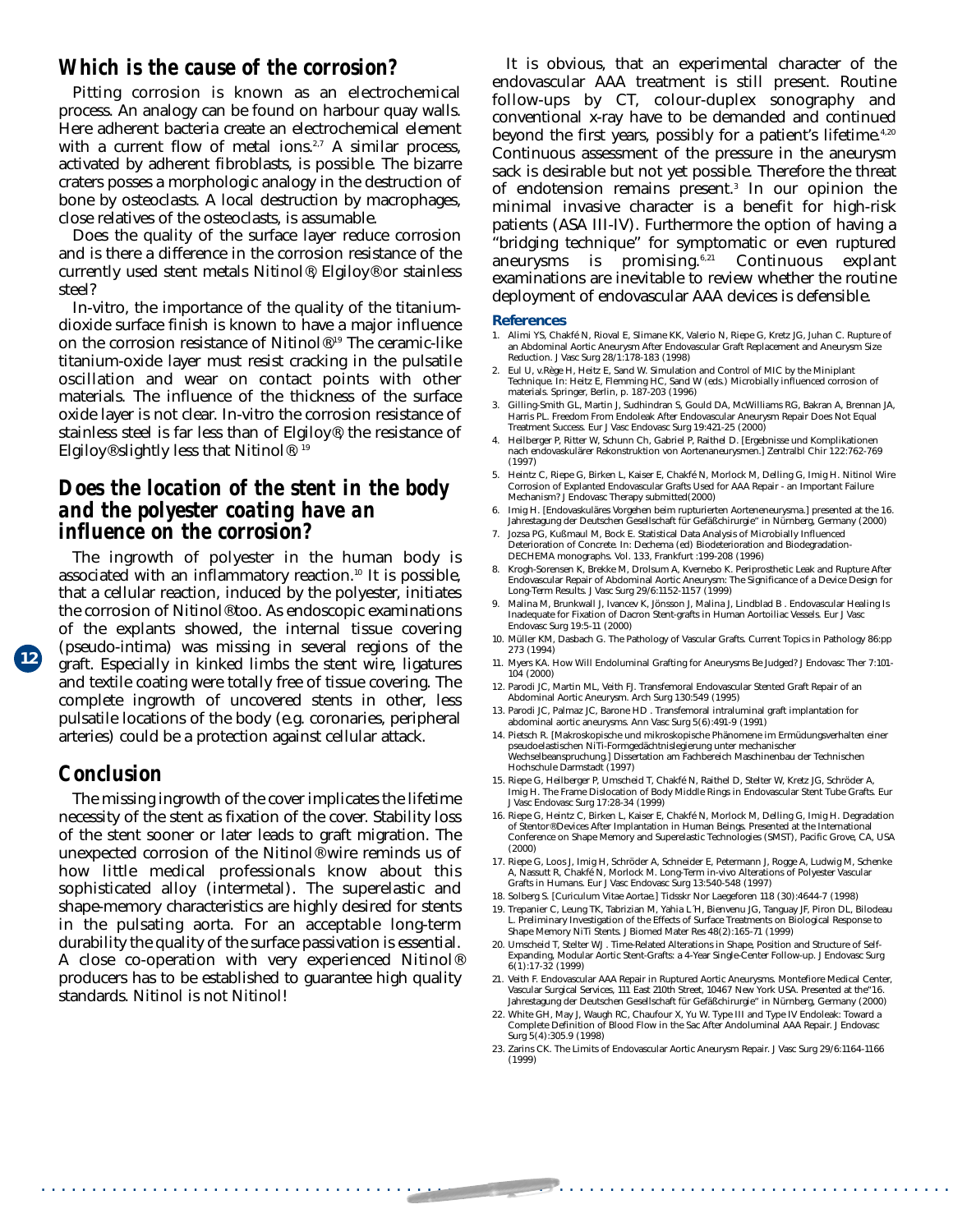

#### **An Introduction to a Scientific Debate**

*Immunological processes are important in tissue valve failure - pro and con.*

> *Frederick J. Schoen, MD, PhD Professor and Acting Chairman Department of Pathology Brigham and Women's Hospital 75 Francis Street Boston, MA 02115 Phone: (617) 732-5709 FAX: (617) 232-9820 fschoen@partners.org*

The following two pieces were stimulated by a lively discussion of potential immunological mechanisms of tissue heart valve failure initiated by Peter Zilla following a paper entitled "Cellular viability vs. extracellular matrix in the preservation of prosthetic valve function: Comparison of explanted cryopreserved allograft valves, Ross procedure pulmonary autograft valves, and aortic valves from heart transplants" presented by Richard Mitchell at the 1998 ISACB meeting at Wilbad Kreuth. A debate involving these two scientists was arranged at the 2000 ISACB Tucson meeting entitled, "Immunological processes are important in tissue valve failure - pro and con". Dr. Zilla took the pro view that immune mechanisms are important and Dr. Mitchell argued con. The papers were filled with ample data supporting their respective positions and the discussion was active, with proponents of both viewpoints adding interpretation and evidence. The following two pieces summarize the data for and against there being an important immunological component to tissue heart valve failure.

Dr. Zilla and Paul Human advance the following experimental results to conclude that "proof exists for the involvement of immune mechanisms in bioprosthetic heart valve degeneration":

- Conventional cross-linking (with 0.2% glutaraldehyde [GA]) leads to a macrophage response and pannus; higher tissue cross-linking (3.0% GA) is associated with reduced inflammation, including giant cells, and reduced pannus overgrowth.
- Higher cross-linking (3.0% GA) reduces bioprosthetic tissue calcification (relative to that fixed in  $0.2\%$  GA), in a subcutaneous rat model of calcification.
- Conventionally-fixed tissue elicits a strong antibody response; this is suppressed by better cross-linking.
- Rabbits immunized with Freund's incomplete adjuvant - containing homogenates of porcine aortic wall tissue fixed in 0.2% but not 3.0% -showed high quantities of circulating specific antibodies.
- Subcutaneously implanted 0.2% GA-fixed aortic wall tissue incubated with immune serum had higher calcification than those treated with pre-immune sera.

Dr. Mitchell acknowledges that "valve tissues are indeed antigenic and capable of eliciting an immune response including antibodies and antigen-specific T cells", and counters with the following observations:

- Degeneration of cryopreserved (but not fixed) allograft valves is not associated with inflammatory cells, and has features that are typical of ischemic/autolytic injury.
- Macrophages are unusual within the cusps of bioprosthetic valves.
- Immune injury in other systems does not typically result in matrix degradation or calcification, especially in the absence of substantial macrophages.
- Immune-mediated valvular injury has morphological features different than from associated with tissue valve failure.
- Heart valves from clinical and experimental heart transplants that have undergone massive cellular myocardial rejection have minimal inflammation and are free of injury.

**13**

Dr. Mitchell postulates two potential reasons for the lack of observed rejection in heart valves: 1) excessive shear forces that overwhelm the leukocyte-endothelial adhesion binding forces, and 2) a unique pattern of antigenic expression on valve endothelium (including the absence of ABO blood group markers) that is different from expression in the remainder of the circulation. Valves are also different in their relative or complete lack of a deep vascular network. Presumably, they are sufficiently thin to be adequately perfused by the surrounding oxygenated blood.

What is my point of view? I firmly believe that "valve" tissues are indeed antigenic and capable of eliciting an immune response including antibodies and antigen-specific T cells". Moreover, I do not summarily dismiss a possible role for immune responses in the failure of bioprosthetic and other tissue heart valves. However, I am unaware of direct clinical or experimental evidence implicating immune mechanisms in the failure of tissue heart valves. This would take the form of appropriate morphologies in failed specimens with evidence that valve destruction or functional loss is immune mediated. As suggested by Rick Mitchell, a carefully designed and executed set of experiments that satisfied (or refuted) the immunological variant of Koch's postulates (the conditions that proved the role of microbiologic organisms in infectious disease in the 19th century) would be a key step in resolving this debate. Clearly, this is an important and fertile area of future investigation.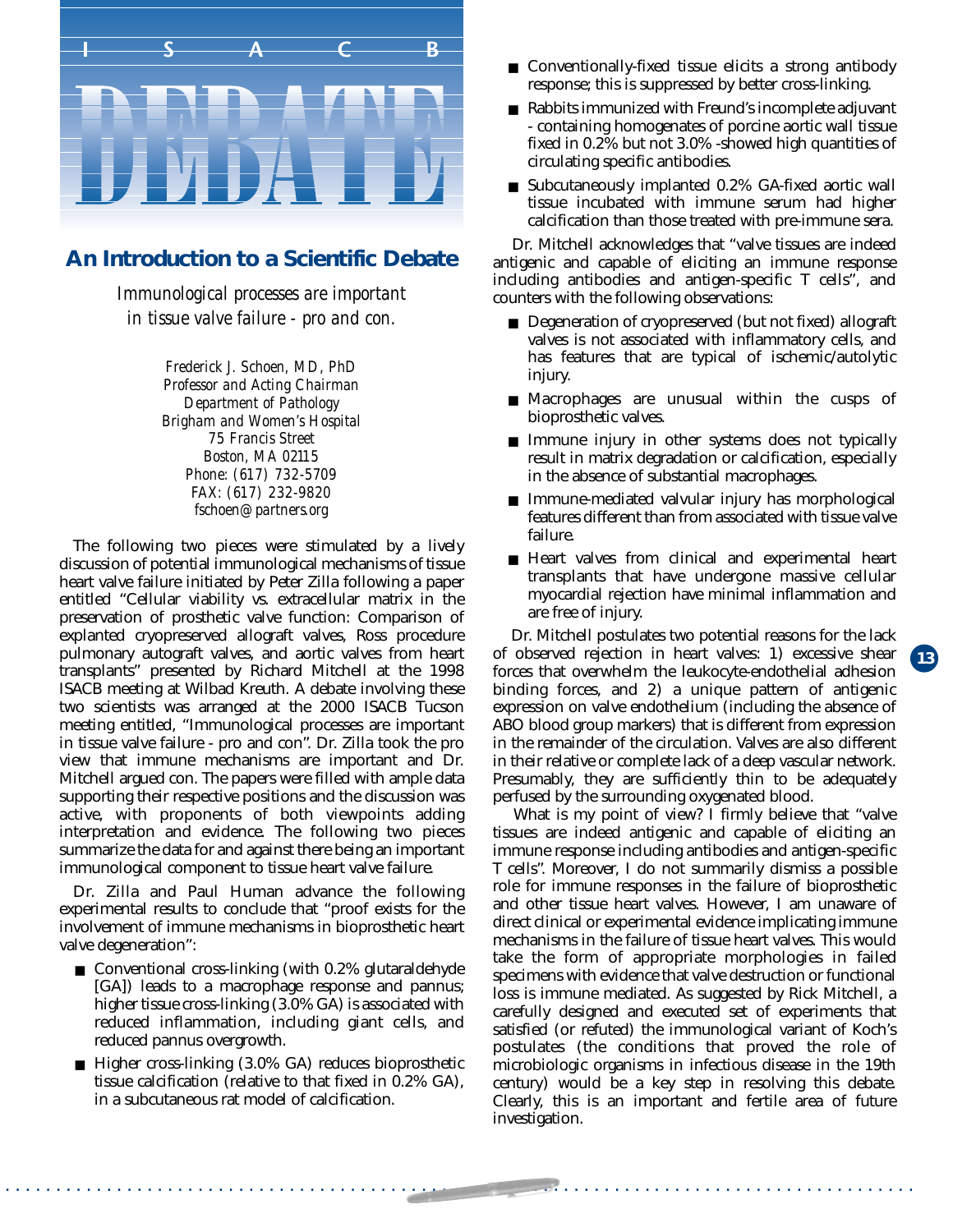

*important in tissue valve failure. Immunological processes are*<br>*portant in tissue valve failur* 

#### **The Possible Role of Immune Responses in Bioprosthetic Heart Valve Failure**

*Paul Human and Peter Zilla Cape Town Heart Center University of Cape Town Cardiovascular Research Dept. Anzio Road, Observatory, 7925 Cape Town, South Africa*

**14**

From the beginning of bioprosthetic heart valve research, crosslinking aimed at the suppression of immunogenicity. All other effects of fixation are less essential. Tissue degradation, for instance, is less pronounced in native homografts than in fixed xenografts, demonstrating that tissue does not need to be "stabilised" against physiological degradation processes. Similarly, sterilization was easily achievable by antibiotic cocktails rather than fixatives. Thus, the initial choice of formaldehyde as a tanning agent of bioprosthetic heart valves had one single goal: the masking of antigens through crosslinking. When these early heart valves failed<sup>1,2</sup> [Yarbrough, 1973 #1578] [Rosenberg, 1956 #1579; Rosenberg, 1957 #1580; Rosenberg, 1958 #1581; Rosenberg, 1961 #1582; Rosenberg, 1962 #1583] mainly due to inflammatory degradation, $3,4$  it was concluded that formalin was incapable of sufficiently masking xenograft antigenicity. As a consequence, glutaraldehyde was adopted as a fixative because of its perceived ability to irreversibly cross-link proteins<sup>5</sup> [Cheung, 1982 #1586; Cheung, 1982 #1587] and thus render them non-immunogenic. This perception of thoroughly suppressed antigenicity in xenograft heart valves remains prevalent in the clinical literature, although scientific proof has never been provided. One reason for this may well lie in our clinically driven experience of the immune response. As cardiac surgeons, we were not only the main force behind the early development of bioprosthetic heart valves, but were also naturally preconditioned to the vigorous rejection patterns of transplanted hearts or lungs. Therefore, we readily disregarded the rather low levels of antigen expression and the mild inflammatory infiltration of prosthetic tissue as irrelevant. On top of this came an almost emotional bias against the use of glutaraldehyde in the 1980s, when its ability to intrinsically augment bioprosthesis calcification<sup>6</sup> [Weissenstein, 2000 #1731-Citation 1=Golomb] distracted from the main purpose of glutaraldehyde treatment, namely the suppression of an immune response. What we should have kept in mind throughout was the fact that the failure of bioprosthetic heart valves is a protracted process occurring over many years rather than days. Thus, we should have looked at even the mildest of all immune responses with the magnifying glass of time.

With the beginning of the 1990s awareness towards a role for low-level immune processes in the degeneration of tissue valves began to increase, but has only recently gained momentum.<sup>7-10</sup> It certainly also helped that a similar debate began to change the perceptions regarding homograft failure.<sup>11-13</sup> All these studies emphasized that immune mechanisms contributing to bioprosthetic heart valve failure may rather act through mild and protracted mechanisms augmented by time than through acute and dramatic events. It is exactly this "smoking gun" of dramatic events, however, which the opponents of a role of immune mechanisms in xenograft failure keep asking for. In their eyes, there should be a direct proof of a distinct rejection-type inflammatory graft infiltration in degenerated valve explants. As justified as this demand would be in living organ transplants, it ignores the limitations that crosslinking imposes on conventional rejection patterns, without concomitantly eliminating the possibility of rejection all together. Crosslinking preserves  $collagen$  in its intact fibrillar conformation<sup>14</sup> Peter pse check this ref – Mona 1 which is only susceptible to degradation by the interstitial collagenases (MMP-1 and MMP-8) $15$  [Jeffrey, 1988 #1733]. While activated T lymphocytes have been shown to induce contact-dependent expression of MMP-1 by macrophages, lymphocytes themselves preferentially secrete MMP-2, MMP-9 and MMP-14.16,17 Since the lymphocytederived MMPs have a limited capacity to degrade collagen,16,17 macrophages (secreting MMP-1) are the obvious mononuclear cell type capable of infiltrating crosslinked tissue. Nevertheless, as degradation studies with collagenase which cleaves fibrillar collagen demonstrate, crosslinking with higher glutaraldehyde concentrations provides increasing protection from degradation. Therefore, it is easily conceivable that incomplete fixation at the low glutaraldehyde concentrations used in contemporary bioprosthetic fixation further facilitates tissue degradation by macrophages. Since the interaction of macrophages with foreign material needs to result in degraded molecules which are presentable through the MHC class II receptors on the macrophage surface, the low-grade crosslinking of tissue valves augments their immunogenicity on two fronts - once through incomplete antigen masking and once through facilitated antigen presentation.

Therefore, in view of the central role macrophages would need to play in the immune recognition of bioprosthetic heart valves, macrophage adherence to the prosthetic surface is an obvious prerequisite for all these subsequent events. In order for macrophages to adhere to blood surfaces, however, low shear stresses are required[Sprague, 1999 #1736]. One argument brought forward against a crucial role of macrophages in tissue valve failure was the wide-spread belief that turbulencesturbulence occurs at the outflow surface of heart valves which causes particularly high shear forces. Bellhouse and Talbot<sup>18</sup> demonstrated that the flow across an aortic valve is laminar, and used a quasi-steady laminar model to describe the pulsatile vortex motion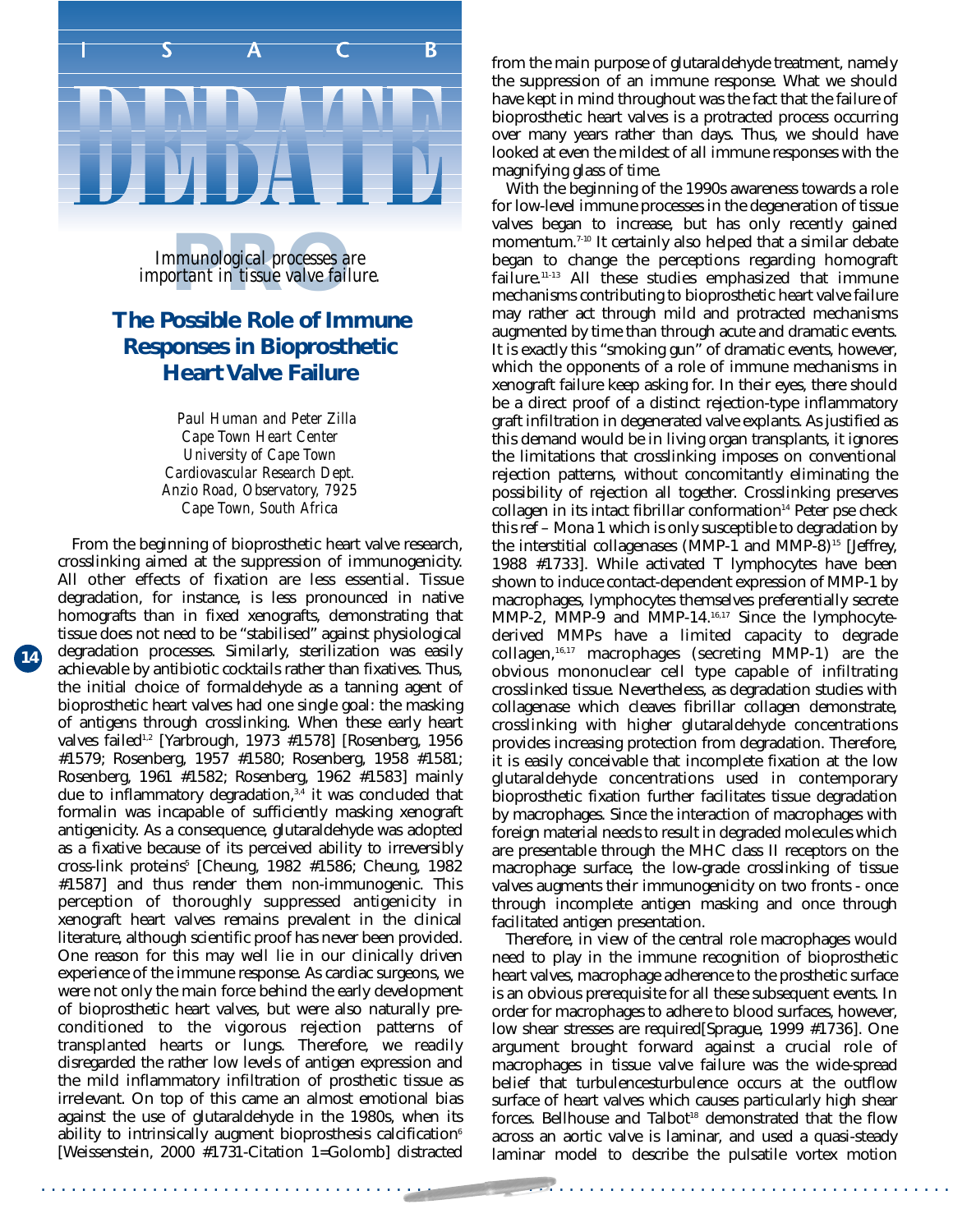within the sinus. From their calculations the shear stresses within the sinuses and on the fibrosa side of the leaflets are substantially lower than those experienced on the ventricularis side. This theoretical consideration correlates precisely with histological observations of our own explants and those of others: . Infiltrating Infiltrating macrophages are found on the outflow, surface rather than the inflow surface of leaflets, the protected aortic wall portion of stented valves as well as the lower sinus portion and adventitial surface of root prostheses. In contrast, macrophages are practically always absent on the blood surface of the aortic wall of root prostheses<sup>19</sup> where shear forces are high. Concomitantly, it is not surprising that the highest macrophage density is regularly found in completely flow-protected areas such as the interface between the prosthesis and surface thrombi<sup>19</sup> [Maxwell, 1989 #1738].

All these arguments for a crucial role of macrophages in bioprosthetic heart valve failure may be countered by the insistence that we are merely dealing with a foreign-body type reaction. It is undisputed, that such a reaction may well represent the initial event in an immune response against bioprosthetic tissue. In contrast to inert foreign bodies such as synthetic implants, however, macrophages of such a foreign body reaction are principally capable of presenting bioprosthetic antigens to the immune system of the host, even more so in under-crosslinked tissue. It would therefore be a gross underestimation of the potential impact of a macrophage reaction on bioprosthetic heart valve degeneration if one simply explained the phenomenon as a persistent foreign body reaction.

actual valve fallure. Inerefore, if bioprostnetic tissue is crosslink density, the inflammatory reaction was distinct, 15 All these arguments would remain in the realm of speculation without supporting evidence for such a proposed macrophage-driven immune response effect on actual valve failure. Therefore, if bioprosthetic tissue is indeed insufficiently crosslinked as we and othersothers and we suspected and, moreover, if there iswere a link between poor antigen masking and bioprosthetic degeneration, the following phenomena would need to be observed in optimally crosslinked tissue:

- *Reduced recruitment of inflammatory cells and the mitigation of tissue erosion*
- *The alleviation of pannus outgrowth*
- *The detection of specific circulating antibodies* in response to mildly crosslinked tissue and the ability to suppress this specific response through higher crosslink density
- Last not least, *a link between a specific immune response and bioprosthetic calcification would need to be established.*

#### **1) SUPRESSION OF INFLAMMATORY INFILTRATION AND TISSUE EROSION THROUGH HIGHER CROSSLINK DENSITY**

In spite of the regular observations of both macrophage dominated tissue inflammation and insufficiently suppressed immunogenicity, a direct link between the two was suspected rather than proven [Geha, 1979 #1745; Magilligan,  $1980$  #1729;(10). Other than the brief observation of mitigation of inflammation through higher GA concentrations [Sherman, 1984 #1713] no study has yet provided evidence yet, that better crosslinking is capable of preventing inflammatory infiltration of bioprosthetic heart valves. In order to prove the previously suspected link between immunogenicity and tissue inflammation, our group correlated the effect of enhanced crosslinking with inflammation. On the tissue side, both aspects affecting a macrophage-dominated immune response were addressed, namely antigen masking and tissue degradability. In analogy to Nimni's work in the 1980s, enhanced crosslinking was achieved through long-range diamine extensions on top of increased GA concentrations. When GA concentrations were increased from 0.2 to 3.0% without additional long-range diamine extensions, shrinkage temperature (SrT°), resistance to protease digestion and the tensile modulus increased significantly<sup>20</sup> (PZ: JBMR: submitted). The introduction of the additional diamine step to 3.0% GA fixation resulted in a further significant and more distinct increase in these crosslink parameters. When whole root prostheses were implanted in the sheep model, crosslink density and resistance to tissue degradation correlated with inflammatory infiltration and tissue erosion (20) (PZ:JBMR: submitted). In conventionally fixed, low-glutaraldehydetreated porcine valves, in which we had demonstrated a low particularly in the fibrosa of leaflets. Infiltrating cells were primarily identified as macrophages. This preference for the fibrosa of leaflets was in accordance with other studies which also found collagen-destructing macrophages primarily in the fibrosa.<sup>21</sup> In contrast, inflammation and tissue erosion could practically be eradicated when GA concentrations were increased and additional long-range bonds introduced (Figure 1). While spots of foreign body giant cells were occasionally still found in the adventitial area of this highly crosslinked tissue, leaflets were completely free of inflammation.20 Thus, better crosslinked tissue indeed led to a reduced recruitment of inflammatory cells and a mitigation of tissue erosion.



. . . . . . . . . . . . . . . . . . . . . . . . . . . . . . . . . . . . . . . . . . . . . . . . . . . . . . . . . . . . . . . . . . . . . . . . . . . . . . . . . . . . . . . . . .

#### **FIGURE 1**

Histological sections of porcine aortic root leaflet following 6 weeks of implantation in the sheep descending aorta. (a) Fibrosa surface of leaflet fixed with 0.2%GA showing distinct inflammatory infiltration and erosion. (b) Fibrosa surface of leaflet fixed with 3.0%GA and enhanced with L-Lysine free of infiltration and/or erosion.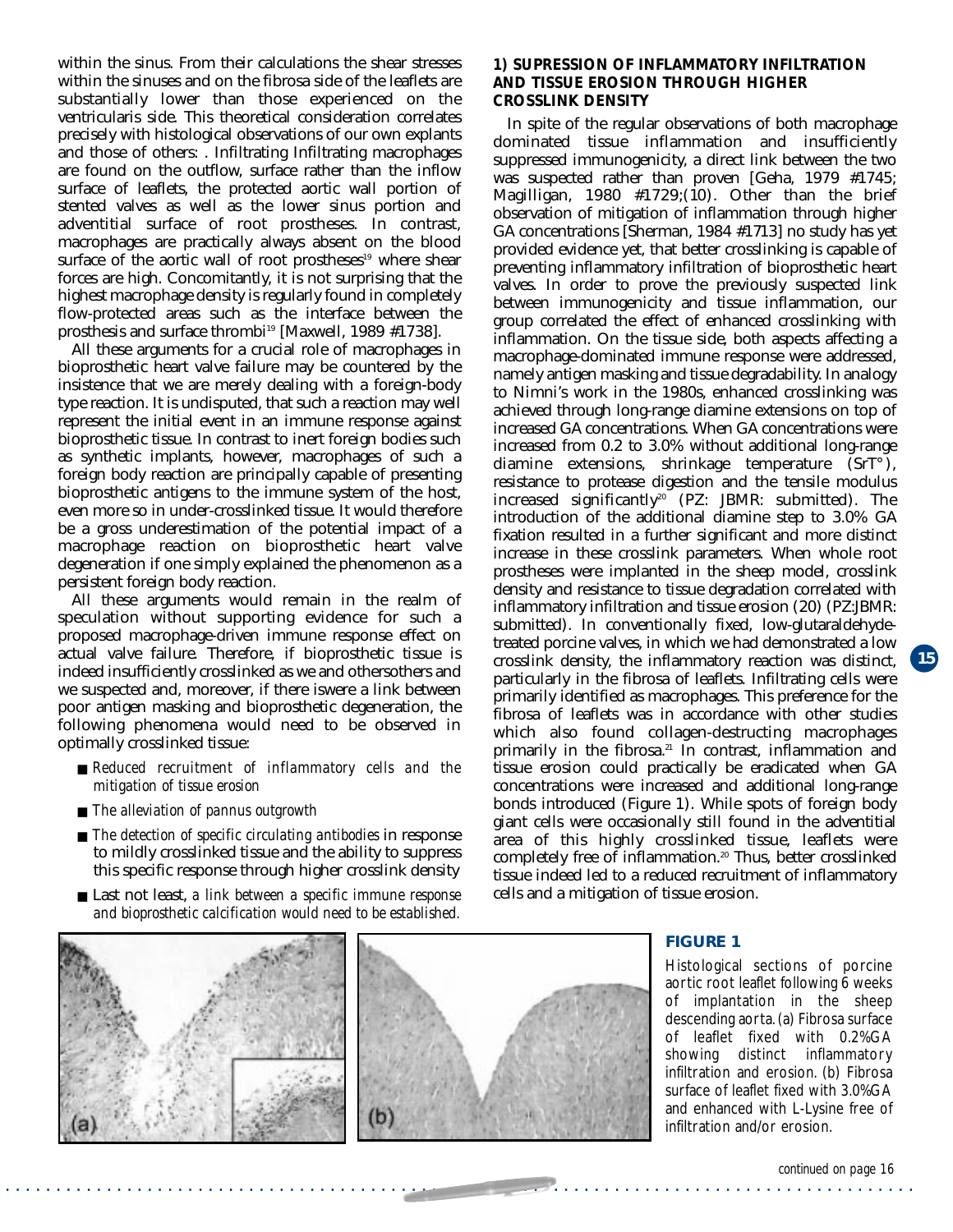#### **2) MITIGATION OF PANNUS OUTGROWTH THROUGH SUPPRESSED INFLAMMATION IN WITH HIGHER CROSSLINK DENSITY THROUGH SUPPRESSED INFLAMMATION**

Although the outgrowth of anastomotic intimal tissue onto the prosthetic surface is a multifactorial event, inflammation certainly contributes towards sustaining the growth signal for the myointimal tissue. With the emergence of stentless valve prostheses, myointimal host tissueovergrowth became a significant reason for concern, due to the fact that the suture line is closer to the cusps than in stented valves. Yet, overgrowth of this so-called pannus tissue is also a feared complication of stented heart valve prostheses. In the mitral position, for instance, 20% of failed tissue valves showed pannus overgrowth on the inflow aspect.<sup>14</sup>

In order to tie insufficient masking of antigens in bioprosthetic heart valves to myointimal pannus growth, however, we needed to correlate crosslink density with macrophage activation and pannus outgrowth. Since spreading of macrophages on prosthetic surfaces is not only linked to a higher ability to degrade the prosthetic material, but also with an increased secretion of IL-1ß, TNF-a and IL-6, it seemed reasonable to first assess macrophage spreading in relation to crosslink density. Just Simply by increasing the glutaraldehyde concentration from 0.2% to 3.0%, we observed a significant reduction of the spreading area of macrophages from  $243.2 + 10.8$ mm2 to  $144.3 + \pm$ 54.5mm2 ( $p = 0.023$ )<sup>22</sup> on thoroughly detoxified tissue [Zilla 1987]. Therefore, this phenomenon can certainly not be attributed to the cytotoxic effect of glutaraldehyde. When entire porcine roots were subsequently implanted into sheep, the pannus length after 6 six weeks and 6 six months giant cell density accumulated at the interface of pannus tissue and prosthetic material (Figure 2). When the correlation between giant cells and cross-sectional pannus area or pannus length at this interface was examined, a direct correlation was confirmed between crosslink density and giant cell index. Although the density of macrophages correlated directly with that of giant cells, the clear delineation of giant cells as well as their equal ability to degrade and present bioprosthetic antigen made them easier targets for assessment.

In view of the dramatic mitigation of pannus outgrowth through better crosslinking of tissue, it seems important to extend the alert-list of possible immune mechanisms contributing to bioprosthetic heart valve failure to anastomotic pannus outgrowth, which has the potential of immobilising entire leaflets.

#### **3) PROOF OF SPECIFIC CIRCULATING ANTIBODIES AND THEIR SUPPRESSION THROUGH BETTER CROSSLINKING**

It has been known for a long time that the low-dose glutaraldehyde treatment applied to the fixation of bioprosthetic heart valves only reduces immunogenicity but does not abolish it [Bajpai, 1983 #1709; Salgaller, 1985 #1710; Lowe, 1993 #1711]. The low-grade fixation used in commercial valve preparation fails to significantly alter



#### **FIGURE 2**

. . . . . . . . . . . . . . . . . . . . . . . . . . . . . . . . . . . . . . . . . . . . . . . . . . . . . . . . . . . . . . . . . . . . . . . . . . . . . . . . . . . . . . . . . .

Pannus overgrowth associated with the distal anastomosis of porcine aortic roots implanted in the sheep descending aorta. Shaded bars represent tissue fixed with 0.2%GA and solid bars represent tissue fixed with 3.0%GA and enhanced with L-Lysine. (a) Pannus length after 6 weeks and 6 months of implantation. (b) Ratio of foreign body giant cells to pannus area after six weeks of implantation (means  $\pm$  std error).

membrane bound receptors or structural glycoproteins<sup>23</sup> [Carpentier, 1969 #1740], thus eliciting both T-cell and humoral immune responses.<sup>24</sup> Various groups have demonstrated the generation of specific antibodies against pericardium fixed in 0.2% glutaraldehyde (24, 25) [Nimni, 1988 #1685; Dahm, 1990 #1585]. The main criticism against these studies was the fact that subcutaneous administration of immunogens hardly reflected the lowgrade exposure to the immune system of intracardially placed bioprosthetic tissue. Yet, circulating antibodies were regularly also detected in human recipients of bioprosthetic heart valves. In patients with porcine valves, specific antibodies were detected in as many as 58%.<sup>26</sup> In homograft patients, 82% of recipients demonstrated a specific antibody response, 92% of which produced IgG against HLA class I antigens.11 In view of the role preformed antibodies play in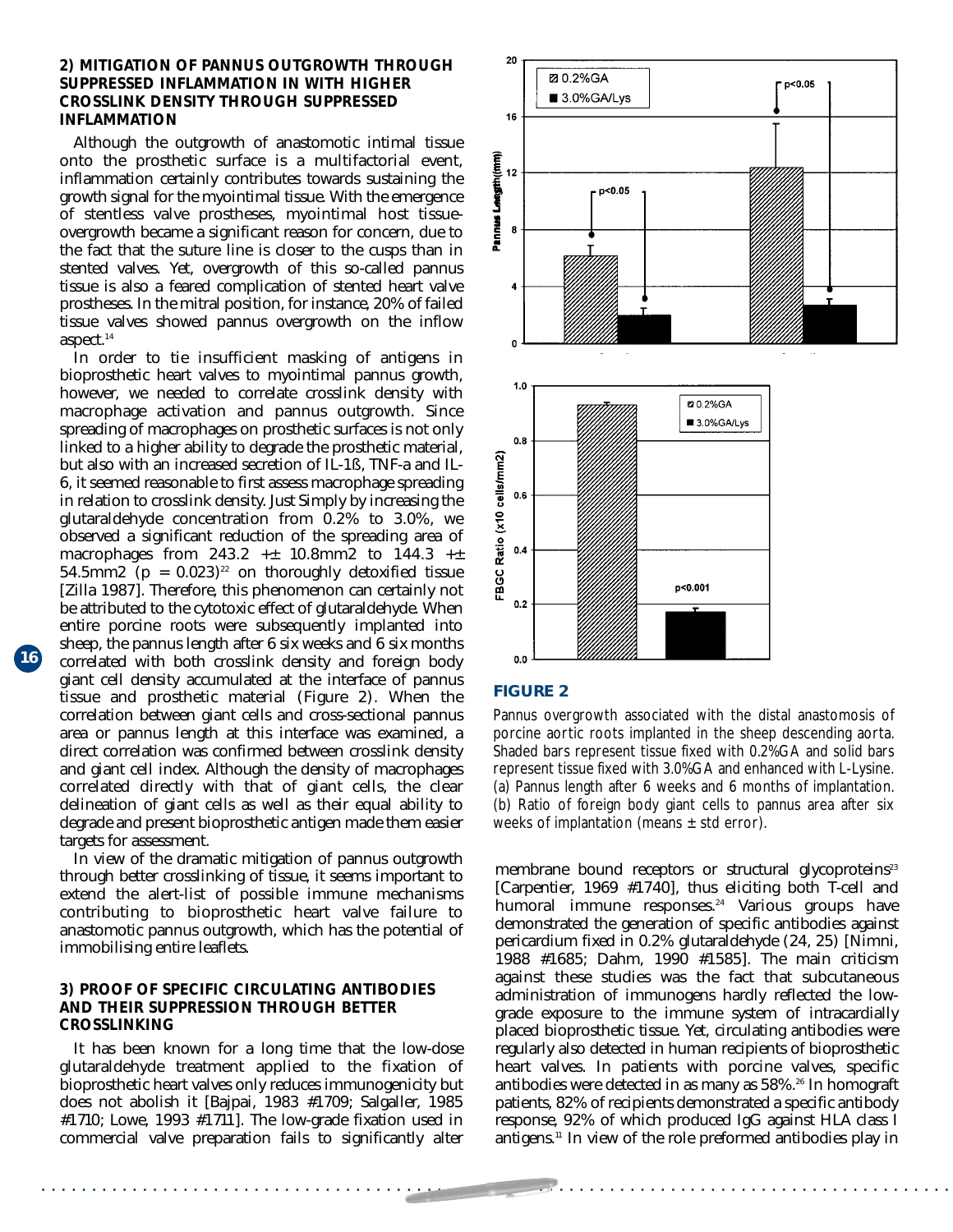



#### **FIGURE 3**

Western blots demonstrating circulating IgG with specificity for porcine aortic wall extract in immunised New Zealand White rabbits  $(n = 5$  per group). Lanes 1, 4, 7, 10, 13 are control sera from individual animals prior to immunisation; Lanes 2, 5, 8, 11, 14 are sera two weeks after immunisation and prior to boostering; Lanes 3, 6, 9, 12, 15 are sera one week after boostering. (a) Sera from animals immunised and boostered with 0.2%GA porcine aortic wall homogenates. (b) Sera from animals immunised with 3.0%GA plus L-Lysine porcine aortic wall homogenates. Positive controls are not shown but were confirmed to be identical on both blots.

. . . . . . . . . . . . . . . . . . . . . . . . . . . . . . . . . . . . . . . . . . . . . . . . . . . . . . . . . . . . . . . . . . . . . . . . . . . . . . . . . . . . . . . . . .

the opsonization of antigen, the detection of preformed IgG antibodies in 67% of patients may certainly also have significance.9 Together, these IgG antibodies bind to the poorly masked tissue thereby inducing monocytes to both take up residence and differentiate into macrophages. $27$ Although it is increasingly likely that a broad range of immune mechanisms contributes to the failure of biological heart valve prostheses, the ability to augment inflammation through antibodies alone is a strong argument for the suppression of a specific immune response.

Since better crosslinking had previously resulted in mitigated inflammation, we investigated the ability of better crosslinked tissue to suppress a specific antibody response. The immunisation was done in New Zealand White rabbits were immunised, using emulsions of Freund's incomplete adjuvant and homogenates of porcine aortic wall tissue which was either fixed in 0.2% GA, or 3.0% GA followed by enhancement with long-range diamine bridges (L-Lysine). Rabbits were subsequently boostered with the same antigens, and the presence of specific immunoglobulin examined by Western blot analysis against extracted native porcine aortic wall tissue. While rabbits immunised with 0.2% GA-fixed tissue showed a significant antibody response, there were practically no detectable specific circulating antibodies in the enhanced fixation group (Figure 3). Although the blots specifically examined the IgG response rather than an IgM response, minor bands were seen in pre-immunisation sera in both groups. Some of these bands were seen to amplify upon immunisation and boostering, although the bulk of the response was limited to antigen without associated preformed IgG. The dramatic amplification of the primary response subsequent to boostering clearly denotes a secondary response, suggesting acquired immunity with memory.

#### **4) PROOF OF CAUSATIVE CONNECTION BETWEEN SPECIFIC, CIRCULATING ANTIBODIES AND TISSUE CALCIFICATION/ DEGENERATION**

The most crucial step in proving an involvement of immune responses in tissue valve failure that goes beyond inflammatory destruction would be the demonstration that specific antibodies facilitate calcification. In the past few years, both Vincentelli's and our own group have provided this proof independently. Vincentelli et al demonstrated in 1998 (7) that xenogeneic tissue fixed in 0.65% GA calcified 35 times more in the same animal model compared to fixed autologous tissue. Our own group found a direct correlation between crosslink density, inflammation and calcification in both the rat.<sup>28</sup> and the sheep model.<sup>19</sup> After six weeks of implantation of entire root prostheses in the sheep model, overall, bioprosthetic calcification of 0.2% GA-fixed aortic wall tissue was reduced by  $90.0\%$  (p = 0.004) and 53.7% (p < 0.001) after 6 weeks and 24 weeks, respectively,, if crosslinking was increased through fixation in diamineenhanced 3% glutaraldehyde. There was a high correlation between tissue calcification and the four crosslink density parameters - shrinkage temperature, digestion resistance, tensile modulus and free amines, - after both six weeks (correlation coefficients: -0.9767, -0.9460, -0.9820, and 0.9964 respectively) and 24 weeks of implantation (-0.8954, -0.8390, -0.9066, and 0.9871). of implantation. However, as much as these data strongly support the notion that calcification correspondingly decreases with decreasing inflammation and increasing masking of antigenicity, the multifactorial nature of tissue mineralisation makes it likely that higher crosslinking itself, rather than the mitigation of an immune reaction alone, may contribute to the lower calcification. Therefore, a more direct connection between an immune response and tissue calcification was necessary. By demonstrating threefold higher calcification in aortic wall tissue, which was incubated in serum containing high

**17**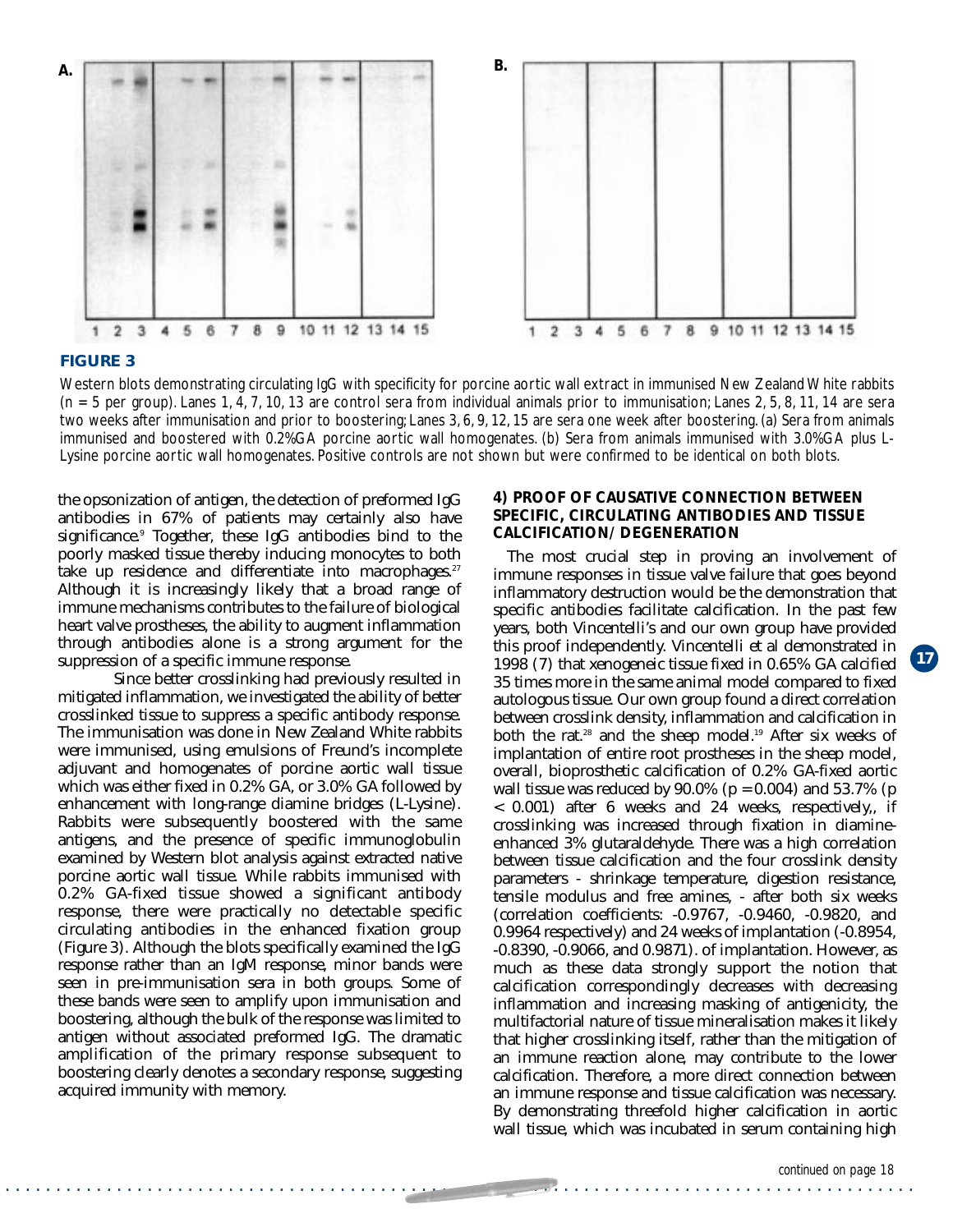levels of antibodies against the bioprosthetic tissue, (P3-27) we were eventually able to prove a direct immune-mediated link to calcification. In this experiment aortic wall coupons were fixed with 0.2% glutaraldehyde and detoxified with urazol. After perforation in order to increase their surface area, they were incubated with either immune serum or the corresponding control pre-immune sera obtained prior to immunisation of the same animals. Immunisation was achieved by subcutaneous injection of emulsions of tissue homogenates and Freund's incomplete adjuvant. Following serum incubation, Tthe tissue was then implanted subdermally on the back of unrelated New Zealand White rabbits  $(n = 8)$  for a period of 3 weeks. After the coupons were explanted, tissue calcium levels were determined by atomic absorption spectroscopy. Tissue calcium was increased in all five immune serum-treated replicates (range 61.8% to 431.2%, mean  $225.9\% \pm 73.2$ ) when compared to control samples treated with pre-immune sera. Overall, the mean calcium level was significantly increased (p << 0.0001) when tissue was treated with immune sera  $(66.0\mu g/mg \pm$ 10.0 versus  $22.6\mu g/mg \pm 4.8$  in controls – Figure 4). Graft specificity of immune sera was confirmed by Western blot analysis.

#### **Conclusion**

- Better cross-linking resulted in significantly reduced inflammation and tissue erosion
- Conventional crosslinking leads to both a strong macrophage/foreign body giant cell response underneath pannus tissue and distinct pannus outgrowth. Higher cross-link density significantly mitigates both the mononuclear reaction and the anastomotic tissue overgrowth.



#### **FIGURE 4**

. . . . . . . . . . . . . . . . . . . . . . . . . . . . . . . . . . . . . . . . . . . . . . . . . . . . . . . . . . . . . . . . . . . . . . . . . . . . . . . . . . . . . . . . . . Porcine aortic wall calcification as determined by atomic absorption spectroscopy in samples implanted subdermally into New Zealand White rabbits following preincubation with either non-immune control sera (Shaded bar) or sera from animals immunised with 0.2%GA fixed porcine aortic wall tissue and shown to contain graft specific antibody (means  $\pm$  std error, one way analysis of variance).

- Cross-link density correlates inversely with calcification: - the higher the cross-link density, the lower the mineralisation.
- Conventionally fixed tissue elicits a strong, specific antibody response which can be suppressed by better cross-linking
- Tissue exposure to specific antibodies facilitates calcification.

In summary, we are still in a phase of observation rather than elucidation. However, although the mechanisms of immune-degeneration of heart valve prostheses are far from being established, sufficient proof exists for the involvement of immune mechanisms in bioprosthetic heart valve degeneration to date, to break the existing taboo.

#### **REFERENCES**

- 1. Yarbrough J, Roberts W, Reis R. Structural alterations in tissue cardiac valves implanted in patients and in calves. J Thorac Cardiovasc Surg 1973; 65 (3): 364-75.
- 2. Rosenberg N, Henderson J, Lord G, Bothwell J, Gaughran E. The use of enzyme-treated heterografts as segmental arterial substitutes. IV. Follow-up observations on five-year-old implants. Arch. Surg. 1961; 83: 950.
- 3. Zuhdi N, Hawley W, Voehl V, Hancock W, Carey J, Greer A. Porcine aortic valves as replacements for human heart valves. Ann Thorac Surg 1974; 17 (5): 479-91.
- 4. Rose A. Pathology of the formalin-treated heterograft porcine aortic valve in the mitral position. Thorax 1972; 27 (4): 401-9.
- 5. Cheung D, Nimni M. Mechanism of crosslinking of proteins by glutaraldehyde II. Reaction with monomeric and polymeric collagen. Connect Tissue Res 1982; 10 (2): 201-16.
- 6. Golomb G, Schoen F, Smith M, Linden J, Dixon M, Levy R. The role of glutaraldehyde-induced cross-links in calcification of bovine pericardium used in cardiac valve bioprostheses. Am J Pathol 1987; 127 (1): 122-30.
- 7. Vincentelli A, Latremouille C, Zegdi R, et al. Does glutaraldehyde induce calcification of bioprosthetic tissues? Ann Thorac Surg 1998; 66 (6 Suppl): S255-8.
- 8. Human P, Zilla P. Graft-specific antibody implicated in calcification of valve bioprosthetic tissue. J Cardiovasc Path 2000 (in print).
- 9. Dahm M, Husmann M, Eckhard -M, Prufer D, Groh E, Oelert H. Relevance of immunologic reactions for tissue failure of bioprosthetic heart valves. Ann Thorac Surg 1995; 60 (2 Suppl): S348-52.
- 10. Rocchini A, Weesner K, Heidelberger K, Keren D, Behrendt D, Rosenthal A. Porcine xenograft valve failure in children: an immunologic response. Circulation 1981; 64 (2 Pt 2): II162-71.
- 11. Smith J, Hornick P, Rasmi N, Rose M, Yacoub M. Effect of HLA mismatching and antibody status on "homovital" aortic valve homograft performance. Ann Thorac Surg 1998; 66 (6 Suppl): S212-5.
- 12.Green M, Walsh M, Dare A, et al. Histologic and immunohistochemical responses after aortic valve allografts in the rat. Ann Thorac Surg 1998; 66 (6 Suppl): S216-20.
- 13.Clarke D, Campbell D, Hayward A, Bishop D. Degeneration of aortic valve allografts in young recipients. J Thorac Cardiovasc Surg 1993; 105 (5): 934-41; discussion 941-2.
- 14.Valente M, Bortolotti U, Thiene G. Ultrastructural substrates of dystrophic calcification in porcine bioprosthetic valve failure. Am J Pathol 1985; 119 (1): 12-21.
- 15.Jeffrey J. Interstitial collagenases. In: Parks W, Mecham R, eds. Matrix Metalloproteinases: Academic Press, 1988.
- 16.Esparza J, Vilardell C, Calvo J, et al. Fibronectin upregulates gelatinase B (MMP-9) and induces coordinated expression of gelatinase A (MMP-2) and its activator MT1-MMP (MMP-14) by human T lymphocyte cell lines. A process repressed through RAS/MAP kinase signaling pathways. Blood 1999; 94 (8): 2754-66.
- 17.Malik N, Greenfield B, Wahl A, Kiener P. Activation of human monocytes through CD40 induces matrix metalloproteinases. J Immunol 1996; 156 (10): 3952-60.
- 18.Bellhouse B, Talbot L. Fluid mechanics of the aortic valve. J Fluid Mech 1969; 35 (4): 721-735. 19.Zilla P, Weissenstein C, Human P, Dower T, von Oppell U. High gluaraldehyde concentrations mitigate bioprosthetic root calcificaton in the sheep model. Ann Thorac Surg 2000 (in press).
- 20. Zilla P, Bezuidenhout D, Weissenstein C, van der walt A, Human P. Diamine extension of glutaraldehyde crosslinks mitigates bioprosthetic aortic wall calcification in the sheep model. J Biomed Mat Res 2000 (submitted).
- 21. Ferrans V, Boyce S, Billingham M, Jones M, Ishihara T, Roberts W. Calcific deposits in porcine bioprostheses: structure and pathogenesis. Am J Cardiol 1980; 46 (5): 721-34.
- 22.Dower T, Adler U, Davids L, P Z. Increasing cross-linking efficiency mitigates macrophage activation on bioprosthetic tissue. Cardiovasc. pathol 1998; 7: 295.
- 23.Carpentier A, Lemaigre G, Robert L, Carpentier S, Dubost C. Biological factors affecting long-term results of valvular heterografts. J Thorac Cardiovasc Surg 1969; 58 (4): 467-83.
- 24.Dahm M, Lyman W, Schwell A, Factor S, Frater R. Immunogenicity of glutaraldehyde-tanned bovine pericardium. J Thorac Cardiovasc Surg 1990; 99 (6): 1082-90.
- 25.Nimni M. The cross-linking and structure modification of the collagen matrix in the design of cardiovascular prosthesis. J Card Surg 1988; 3 (4): 523-33.
- 26.Sheikh K, Tascon M, Nimni M. Autoimmunity in patients with Hancock valve implant and bypass heart surgery. Fed. Proc. Am. Soc. Exp. Biol. 1980; 39: 472.
- 27.Jenney C, Anderson J. Adsorbed serum proteins responsible for surface dependent human macrophage behavior. J Biomed Mater Res 2000; 49 (4): 435-47.
- 28.Zilla P, Weissenstein C, Bracher M, et al. High glutaraldehyde concentrations reduce rather than increase the calcification of aortic wall tissue [see comments]. J Heart Valve Dis 1997; 6  $(5): 502-9.$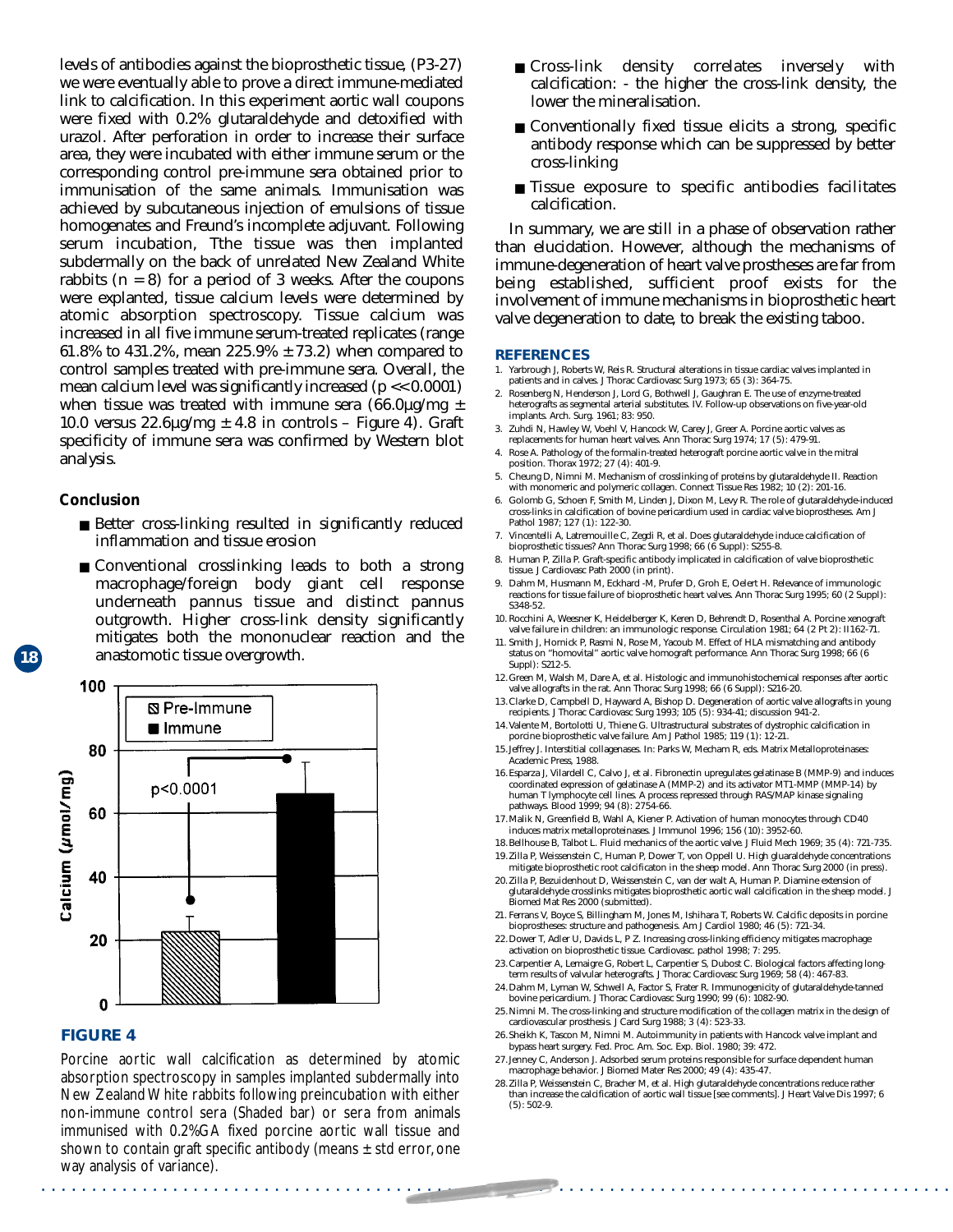## П  $\overline{\mathsf{S}}$  $\mathsf{C}$ B

*important in tissue valve failure. Immunological processes are*<br>*portant in tissue valve failur* 

#### **Don't Blame the Lymphocyte: Immunologic Processes are not Important in Tissue Valve Failure**

*Richard N. Mitchell, MD, PhD Associate Professor Department of Pathology Brigham & Women's Hospital and Harvard Medical School Boston, MA 02115*

Glutaraldehyde-fixed bioprosthetic valves are mainstays of modern valve replacement surgery (40% of valve replacements world-wide); cryopreserved allografts are also being increasingly utilized, particularly in the setting of surgery for endocarditis.<sup>1</sup> The promise of cryopreserved valves is the potential for valve interstitial cell viability with long-term matrix production and remodeling. However, it is increasingly apparent that while cryopreserved valves do exhibit somewhat better durability than fixed non-viable valves, both types of bioprostheses nevertheless eventually undergo degeneration and failure (<50% fixed valve survival at 10-15 years; 50-90% allograft survival at 10-15 years).<sup>2-4</sup>

Fixed valves, either of porcine valve or bovine pericardial origin, typically fail due to intrinsic calcification and/or noncalcific degeneration of the extracellular matrix.<sup>5</sup> In the absence of physiologic repair mechanisms in these nonliving valves, it is not difficult to understand how progressive matrix degeneration leads to bioprosthesis failure. Moreover, calcification in these valves is most likely the direct consequence of calcium-phosphate nucleation on matrix elements or phospholipid-rich membranes of cell remnants in the absence of normal calcium homeostatic pathways.<sup>5</sup> Although occasional recipient macrophages may be identified on these valves, calcification notably occurs independently of mononuclear cell infiltrates.<sup>5</sup>

Pathologic changes in failed cryopreserved valves characteristically include a loss of cellularity (endothelial and interstitial cells), homogenization of the valvular trilaminar architecture, focal calcification of matrix elements or cellular remnants, and a generally sparse mononuclear inflammatory cell infiltrate (predominantly macrophages) 6. The changes are evident as early as 2-8 days following implantation, with loss of cell viability likely due to the vagaries of cryopreservation with subsequent autolysis; the histopathologic changes are well established by 2 months.<sup>6</sup> Long-term allograft valves (up to 9 years) show progressive deterioration with calcification, cuspal hematomas, and pannus overgrowth, but notably no neovascularization or increased matrix production.<sup>6</sup>

It seems reasonable to assume that the pathologic changes experienced by fixed or cryopreserved valves are largely attributable to primary degenerative processes in non-viable tissues 5,6. However, immune-mediated injury (rejection) has also been invoked to explain the pathologic features, as well as the eventual failure of fixed and cryopreserved bioprosthetic valves; an obvious corollary to this proposal is that immunosuppressive agents may help to ameliorate valve failure.<sup>7-9</sup> Hopefully, this essay and its companion piece will help shed some light on the salient issues, and engender a more informed discussion.

First, it isn't at all clear what is meant to "reject" fixed, dead valves; rejection denotes an inflammatory process leading to tissue death and is attributable to a specific immune response.10 Certainly, matrix elements can be degraded by proteolytic enzymes released by antigen nonspecific cells such as neutrophils or macrophages; however, the requisite cells are not characteristically associated with failing valves to an extent sufficient to explain the matrix degradation. Moreover, neither antibody- nor lymphocytemediated immune injury can induce such matrix degradation, at least not without the contribution of macrophage or neutrophil effector cells. In fact, fixed tissue - lacking necessary co-stimulator molecules - is incapable of maintaining a helper T cell response.<sup>10</sup> While calcification has been postulated to have an immune-mediated mechanism,<sup>9</sup> this would constitute a new and previously unrecognized form of immunologic injury. Rather, calcification is much more likely to be a consequence of mineralization of dead and degenerating tissues.<sup>5</sup> Indeed, the most common form of valvular calcification is senile calcific degeneration of the native aortic valve - which is certainly not an auto-immune disease. The well-recognized greater incidence of calcific failure in valves implanted in the pediatric population<sup>11</sup> is probably a consequence either of the increased calcium metabolism in that group or perhaps an increased frequency of circulating osteogenic precursor cells,12 rather than any intrinsic differences in immune reactivity.

**19**

Secondly, and as will be discussed in greater depth below, there is absolutely no evidence that the observed loss of cellularity and architectural degeneration of cryopreserved allograft valves can be attributed to immunologic responses. Since cryopreserved valves are at least potentially viable at the time of implantation, and the concept of rejection therefore has some theoretical foundation, the bulk of the remaining comments will be focused on the pathways of cryopreserved allograft valve failure.

It is clear from a number of excellent papers that valve tissues are indeed antigenic and capable of eliciting an immune response including antibodies and antigen-specific T cells.13-17 Indeed, it would be unusual if tissue expressing foreign histocompatibility antigens did not elicit a detectable response. Nevertheless, it is important to understand that: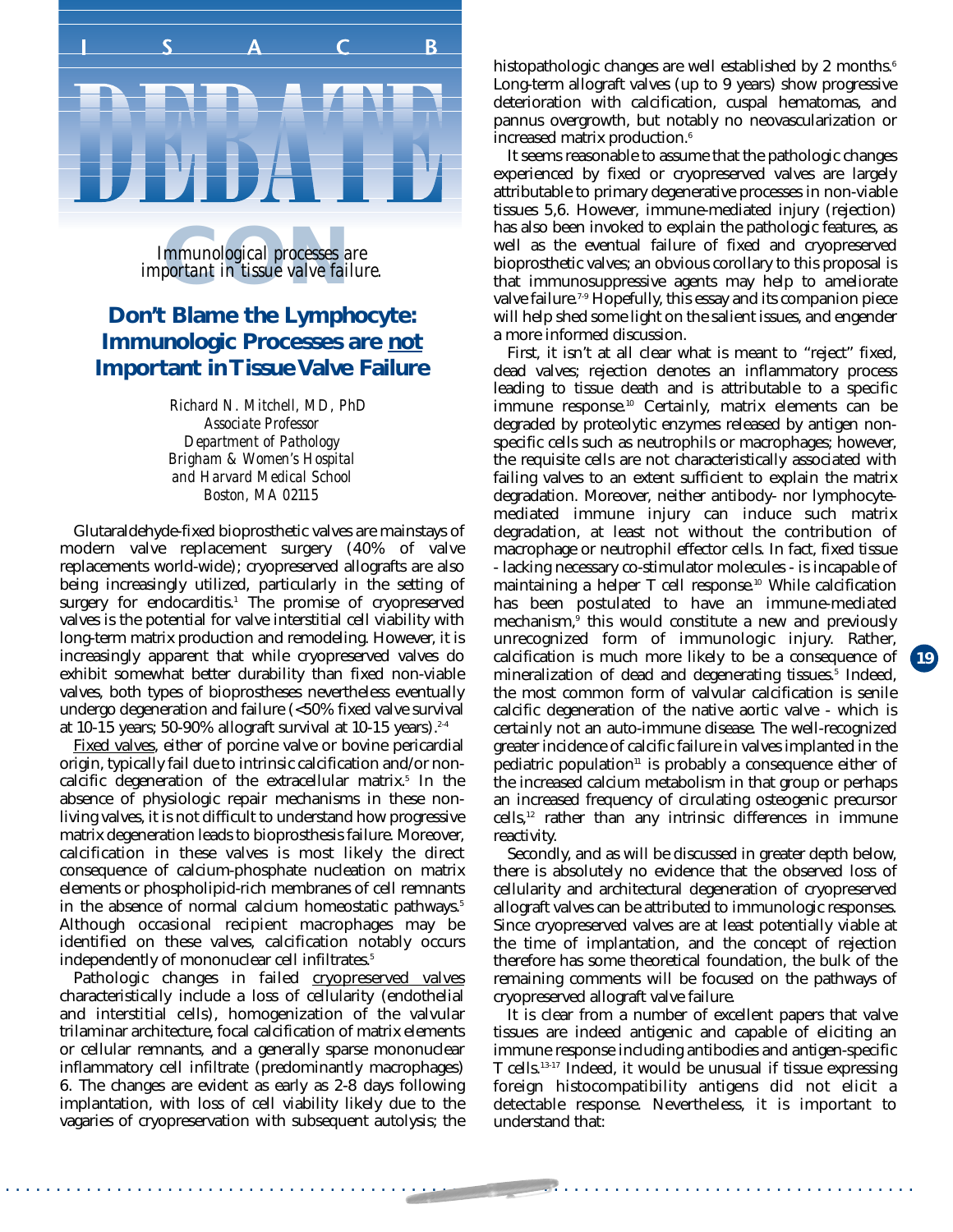- **i) tissue immunogenicity is not equivalent to immunologically mediated dysfunction**
- **ii) although mononuclear inflammatory cell infiltrates are characteristically associated with rejection, the presence of such cells does not necessarily denote a rejection pathogenesis.**

Indeed, with regards to the first point, some sort of immunologic variant of Koch's postulates should be satisfied before one jumps to the conclusion that immune injury is the basis for valve failure.<sup>18</sup> Essentially:

- 1) Antigen-specific elements (antibodies or cells) should be directly associated with failing valves. Moreover, isograft control experiments should be performed to demonstrate that any antibodies or cells on implanted valves are not simply present because of surgical manipulation or aberrant flow conditions.
- 2) Antibodies or cells from animals that have dysfunctional transplanted valves should cause valve failure by transfer into an appropriate second host (i.e., haplotype-matched to the original valve donor).
- 3) Adoptively transferred cells or antibodies should be recoverable from the failed valve in the second host.

Animal models provide an excellent way to satisfy such postulates. However, the appropriate experiments have not yet been reported. In fact, in animal and human studies, 13-17 workers have demonstrated only that allograft valves are immunogenic and that immunosuppressants (e.g., cyclosporine) may modulate the ability to generate an immunologic response.13 *There exists no evidence that valve destruction or loss of function is mediated by immune elements, or that blockade of immune mechanisms by immunosuppression prevents that outcome.*

**20**

The second point, i.e., that mononuclear cells do not equate to rejection, is particularly germane in regards to the conclusions reached by a number of workers; mononuclear inflammatory cells in association with an allograft aortic valve have been interpreted to represent cell-mediated "rejection".7 The criteria that permit the presence of mononuclear cell infiltrates in valves to be interpreted as immunologically specific rejection are not stated. It is not even possible to unequivocally conclude that these valvular "infiltrates" are above background levels; as we demonstrated<sup>6</sup>, non-implanted human valves have a lowlevel, diffuse population of macrophages and T cells present as normal cellular constituents. In all papers thus far purporting to demonstrate immune-mediated injury, no evidence is presented to suggest that the mononuclear inflammatory cells are causing functional valve degeneration, or again that immunosuppression might be efficacious in modulating the inflammatory response.

Another significant point is that well-characterized examples of valvular injury -universally accepted as immune in origin - exhibit morphologies markedly different than that seen in failed cryopreserved allografts. These include *rheumatic valvular disease* and *Libman-Sacks endocarditis,* where tissue-specific antibodies or antigen-antibody complexes, respectively, deposit and lead to the accumulation of Fc-receptor-bearing *antigen-non-specific* inflammatory cells (neutrophils and macrophages).<sup>19.20</sup> The inflammatory cells then engender valve destruction by release of proteases. With endothelial cell injury and dysfunction, there is also platelet-fibrin deposition, but death of the interstitial connective tissue cells is not a hallmark in these diseases. The long-term sequelae of these pathologies are post-inflammatory transmural scarring and neovascularization, findings that are likewise not seen in long-term failed cryopreserved valves. Carcinoid heart disease is yet another valvular pathology with characteristic histologic changes (intimal smooth muscle cell proliferation and matrix production) attributable to toxic mediators and/or cytokine growth factors.<sup>21</sup> In none of the above entities do we see the pathology described in failing cryopreserved allograft valves, i.e., the loss of valve cellularity and architectural degeneration.

Rather, examination of explanted cryopreserved allograft valves days to years following implantation suggests that factors related to harvesting, handling, ischemic time, freezing, and thawing are most responsible for the loss of cellular viability.6 The absence of significant neutrophilic or mononuclear cell infiltrates in explanted cryopreserved valves, *even at time points where clear-cut architectural changes and loss of cellular staining occur*, leads to the inescapable conclusion that immunologic phenomena cannot be causally implicated in most allograft degeneration. Moreover, in heart transplant patients where immunologic phenomena unequivocally caused cardiac allograft failure (overwhelming rejection or allograft arteriopathy), evidence of immunologic injury to the valves was not seen (i.e., no valvular scarring or loss of cellularity).<sup>6</sup> The argument that immunosuppression in these transplanted hearts has somehow modulated the immune injury does not make sense since the hearts nevertheless suffered overwhelming rejection pathology. Rather, it is likely that the long-term viability of the valves in transplanted hearts is attributable to the brief ischemic time from cardiac harvest to implantation (without cryopreservation), and perhaps to some intrinsic resistance to typical allograft rejection mechanisms.

#### **Why doesn't rejection occur in tissue heart valve substitutes?**

The results from orthotopic heart transplants are provocative and worth revisiting. The lack of valve destruction in failing heart transplants clearly suggests that allogeneic valves are in some way resistant to allogeneic injury, at least those mechanisms involved in cellular rejection and arteriopathy. However, it is not clear whether this resistance is attributable to some combination of high flows over the valve surface, the normal lack of valvular microvasculature, low alloantigen expression, and/or lower expression of relevant adhesion or co-stimulator molecules.<sup>6</sup> Basically, are valves protected by local hemodynamic forces, or are they somehow intrinsically immunopriveleged?

Adhesion molecules normally confer leukocyteendothelial adhesion in post-capillary venules, where the shear forces are typically  $1-3$  dynes/cm.<sup>2</sup> Experimental models demonstrate that mononuclear cell adhesion can occur in up to shear forces of  $5-15$  dynes/cm,<sup>2</sup> while neutrophils can bind under shear forces up to 40 dynes/cm;<sup>2</sup>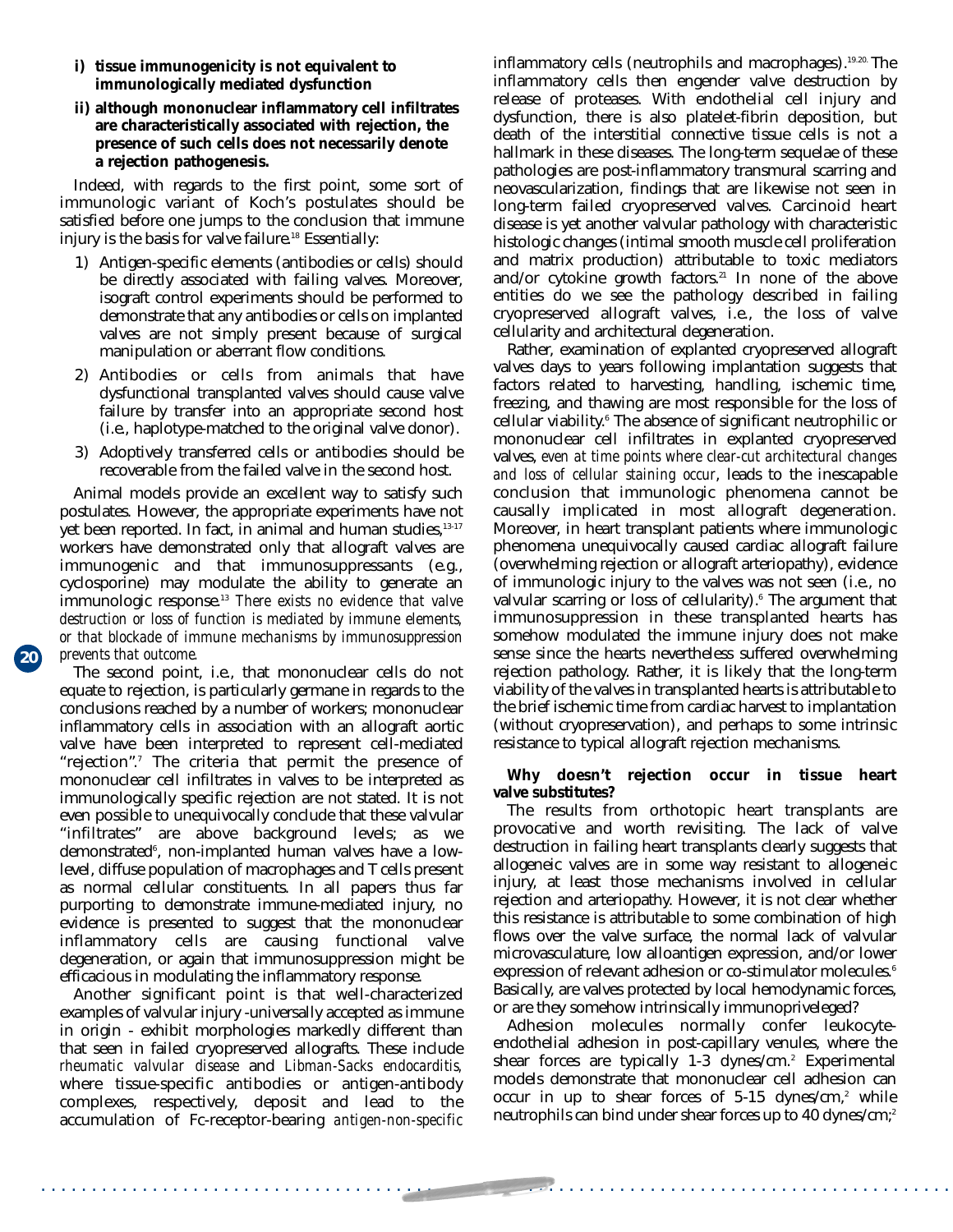firm adhesion requires several seconds to minutes.<sup>22</sup> However, the shear stress at the aortic valve (maximum = 79 dynes/cm2 ) exceeds the forces that T cells, macrophages, and neutrophils can overcome to bind via their adhesion molecules.23 Moreover, with valves beating 60-80 times per minute, the forces on most of an aortic valve surface are pulsatile and chaotic, with shear stress gradients significantly greater than typical laminar shear forces.

Recent work with heterotopic heart xenografts also demonstrates that although pre-formed circulating antibodies bind to microvascular endothelium and causes complement-mediated hyperacute graft failure, antibodies did not bind to the xenograft valve endothelium.<sup>24</sup> What is more remarkable is that this occurred in the heterotopic transplant model (donor aorta anastomosed end-to-side of the recipient aorta) where the aortic valve cusps initially maintain competency against the aortic flow and do not appreciably move. Work from the same group also demonstrates that valves do not express many of the endothelial cell markers—including ABO blood group antigens - present on other parts of the cardiovascular tree.<sup>25</sup> Preliminary data demonstrate that removal of pig valve cusps from the circulation and culture under static conditions does not induce expression of the carbohydrate antigens responsible for hyperacute rejection, despite continuous expression by myocardial capillaries (Kadner, et al., unpublished observations). The differences in antigenic expression on valve endothelium are therefore not exclusively attributable to valve flow conditions.

Perhaps there is something unique about the valve endothelium. Certainly, the isolated loss of valve architecture in certain mice genetically deficient in an isoform of the nuclear factor of activated T cells (NFATc) suggests that there is a unique valvular anlage which might distinguish valve endothelia from brethren endothelia elsewhere in the cardiovascular tree.26 This potential uniqueness of valve endothelium has significance for the design of bioartificial valves, as well as for the use of fresh, non-fixed porcine valves in human patients. Instead of using generic microvascular endothelium to coat vascular prostheses, perhaps we should consider using endothelium derived from valves. Instead of fixing pig valve prostheses, perhaps we should also consider the possibility of harvesting fresh, viable valves from pathogen-free pigs on demand at the time of surgery.

In summary, there is no substantive evidence to implicate an immune pathogenesis in the failure of cryopreserved valves. Rather, the loss of cell viability is more likely attributable to ischemia, freezing, and thawing; the subsequent valvular degeneration occurs because there are no viable cells capable of synthesizing new matrix. Indeed, as with fixed porcine bioprosthetic valves, it is remarkable how well and how long non-viable matrix material can function as a valve.

At this point, it is extremely premature to advocate the use of immunosuppression (itself associated with well-known and substantial morbidity) to prevent valvular degeneration in cryopreserved allografts. Before subjecting patients to long-term immunosuppression, we must perform experiments in suitable animal models to at least:

- demonstrate that comparably cryopreserved isografts do not show the same pathology.
- adoptive transfer of cells and/or antibodies can cause valve failure.
- demonstrate that immune blockade prevents the observed outcome of non-viable, degenerating valves.

#### **References:**

- 1. Niwaya K, Knott-Craig CJ, Santangelo K, Lane MM, Chandrasekaran K, Elkins RC. Advantage of autograft and homograft valve replacement for complex aortic valve endocarditis. Ann Thora Surg 1999; 67:1603-1608.
- 2. Kirklin JK, Smith D, Novick W, Naftel DC, Kirklin JW, Pacifico AD, et al. Long-term fiunction of cryopreserved aortic homografts. J Thorac Cardiovasc Surg 1993; 106:154-166.
- 3. Matsuki O, Robles A, Gibbs S, Bodnar E, Ross D. Long-term performance of 555 aortic homografts in the aortic position. Ann Thorac Surg 1988; 46:187-191.
- 4. Grunkemeier GL, Bodnar E. Comparison of structural valve failure among different "models" of homograft valves. J Heart Valve Dis 1994; 3:556-560.
- 5. Schoen FJ, Levy RJ. Tissue heart valves: Current challenges and future research perspectives. J Biomed Mater. Res. 1999; 47:439-465.
- 6. Mitchell RN, Jonas RA, Schoen FJ. Pathology of cryopreserved allograft heart valves: Comparison with aortic valves from orthotopic heart transplants. J Thorac Cardiovasc Surg 1998; 115:118-127.
- 7. Rajani B, Mee RB, Ratliff NB. Evidence for rejection of homograft cardiac valves in infants. J Thorac Cardiovasc Surg 1998;115: 111-117.
- 8. Dignan R, O'Brien M, Hogan P, Passage J, Stephens F, Thornton A, Harrocks S. Influence of HLA matching and associated factors on aortic valve homograft function. J Heart Valve Dis  $2000.9: 504.511$
- 9. Eishi K, Ishibashi-Ueda H, Nakano K, Kosakai Y, Sasako Y, Kobayashi J, Yutani C. Calcific degeneration of bioprosthetic aortic valves in patients receiving steroid therapy. J Heart Valve Dis 1996;5: 668-72.
- 10. Abbas AK, Lichtman AH, Pober JS. Cellular and Molecular Immunology, 4th Edition. W.B. Saunders, Company, Philadelphia. 2000.
- 11. Williams WG. Valve surgery in children. Can J Cardiol 1988;4:311-3.
- 12. Deans RJ, Moseley AB. Mesenchymal stem cells. Biology and potential clinical uses. Exp Hematol 2000;28:875-884.
- 13. Yankah AC, Wottge HU, Müller-Ruchholtz W. Short-course cyclosporine. A therapy for definite allograft valve survival. Ann Thorac Surg 1995;60:S146-S150.
- 14. Zhao XM, Green M, Frazer IH, Hogan P, O'Brien MF. Donor-specific immune response after aortic valve allografting in the rat. Ann Thorac Surg 1994;57:1158-1163.
- 15. Fishlein T, Schütz H, Haushofer M, Frey R, Uhlig A, Detter C, et al. Immunologic reaction and viability of cryopreserved homografts. Ann Thorac Surg 1995;60:S122-S126.
- 16. Smith JD, Ogino H, Hunt D, Laylor RM, Rose ML, Yacoub MG. Humoral immune response to human aortic valve homografts. Ann Thorac Surg 1995;60:S127-S130.
- 17. Hogan P, Duplock L, Green M, Smith S, Gall KL, Frazer IH, et al. Human aortic valve allografts elicit a donor-specific immune response. J Thorac Cardiovasc Surg 1996;112:1260-1266.

**21**

- 18. To firmly establish that a specific bacterium is responsible for a specific human disease, Robert Koch in the late 19th century proposed a set of objective criteria. These Koch's Postulates state that the suspected bacterium should be routinely recovered from the pathologic lesions of the human host; in a pure form, these bacterium should cause the pathologic lesions when inoculated into an animal host; and, the bacterium should then be recoverable from the pathologic lesions in the animal.
- 19. Guilherme L, Dulphy N, Douay C, Coelho V, Cunha-Neto E, Oshiro SE, Assis RV, Tanaka AC, Pomerantzeff PM, Charron D, Toubert A, Kalil J. Molecular evidence for antigen-driven immune responses in cardiac lesions of rheumatic heart disease patients. Int Immunol 2000; 12:1063-1074.
- 20. Bidani AK, Roberts JL, Schwartz MM, Lewis EJ . Immunopathology of cardiac lesions in fatal systemic lupus erythematosus. Am J Med 1980; 69:849-858.
- 21. Lundin L . Carcinoid heart disease. A cardiologist's viewpoint. Acta Oncol 1991; 30:499-502.
- 22. Reinhardt PH, Kubes P. Differential leukocyte recruitment from whole blood via endothelial adhesion molecules under shear conditions. Blood 1998; 92:4691-4699.
- 23. Weston MW, LaBorde DV, Yoganathan AP. Estimation of the shear stress on the surface of an aortic valve leaflet. Ann Biomed Eng 1999; 27:572-579.
- 24. Chen RH, Kadner A, Mitchell RN, Adams DH. Fresh porcine cardiac valves are not rejected in primates. J Thorac Cardiovasc Surg 2000; 119:1216-1220.
- 25. Kadner A, Chen RH, Mitchell RN, Adams DH. Lack of ABH-antigen expression on human cardiac valves. J Heart Valve Dis 2000; 9:512-516.
- 26. Ranger AM, Grusby MJ, Hodge MR, Gravallese EM, de la Brousse FC, Hoey T, Mickanin C, Baldwin HS, Glimcher LH. The transcription factor NF-ATc is essential for cardiac valve formation. Nature 1998; 392:186-190.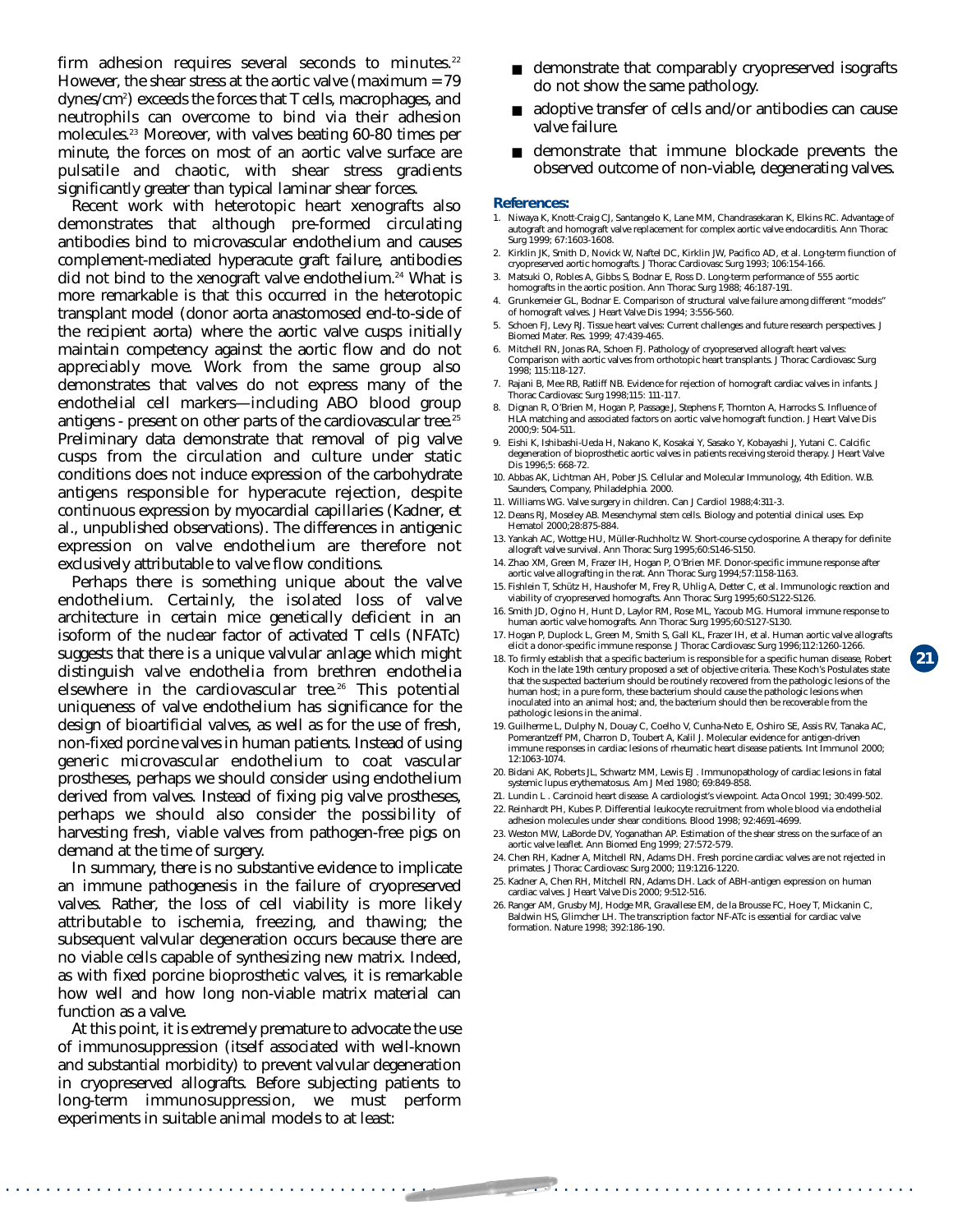## ISACB BULLETIN BOARD

**5th Annual Hilton Head Workshop & Annual Engineering Tissues Workshop**

> February 21-25, 2001 Sea Pines Plantation Hilton Head Island, S.C USA

The Engineering Tissues Workshop focuses on engineering tissues, gene delivery, and tissue repair and regeneration. There will be a total of six sessions over four days. Each day will start with a keynote speaker, and is devoted to the fundamental science, specific<br>application areas, and modeling application methodologies.

The deadline for submission of abstracts is November 15, 2000. For updated information and a complete schedule, please visit our website, **www.gtec.gatech.edu.** 

There will also be a one-day short course entitled "The New Biology Toolbox for Tissue Engineers." This will be held on Wednesday, February 21, prior to the workshop. The short course will cover three topics. These include nuclear transfer, embryonic stem cell technology, and genetic engineering and its importance to tissue engineering.

Early registration is \$395 for the workshop and \$595 with the short course. Registration forms and housing information are available on the conference web site.

#### **RESEARCH POSITION AVAILABLE**

BIOCHEMISTRY/BIOLOGY OF ELASTIN

Department of Biomedical Engineering Lerner Research Institute, The Cleveland Clinic Foundation

We are seeking a candidate for a full-time position (postdoctoral fellow or research associate) in the Heart Valve Laboratory http://www.lerner.ccf.org/bme/valve/index.htm l. Required qualifications are a Ph.D.-degree with background in basic biochemistry/biology or matrix biology. The position is available immediately. The candidate would be funded under a grant from NIH (HL57780-0182; Ivan Vesely, Ph.D., Principal Investigator).

Candidates should submit a curriculum vitae with a cover letter indicating areas of expertise and career interest to: Ivan Vesely, Ph.D.

Dept. of Biomedical Engineering/ND20 The Cleveland Clinic Foundation 9500 Euclid Avenue Cleveland, OH 44195 Fax: 216/444-9198 e-mail: vesely@bme.ri.ccf.org

*The Cleveland Clinic is an EOE employer.* 

#### **POSTDOCTORAL POSITION(S)**

The newly established Laboratory for Cellular Tissue Engineering, Drexel University in Philadelphia has immediate vacancies for several postdoctoral positions as well as for outstanding graduate students to work on diverse aspects of cardiovascular and neuronal/neuroendocrine tissue engineering.

**Postdoctoral Position(s) in Vascular Biology:** Study signal transduction mechanisms involved in the expression of adhesion molecules in cultured endothelial cells exposed to hemodynamic forces. Successful candidates will have a strong background and training in cell and molecular biology. Thorough, proven expertise in isolation and maintenance of human vascular endothelial cells is required as is demonstrated proficiency in molecular biological techniques (promoter deletion analysis, EMSA, DNA foot-printing, quantitative RT-PCR, Northern Blotting, RNAse protection assay), immunochemical assays (ELISA, Western Blotting, flow cytometry)and intracellular signal transduction pathways (protein phosphorylation cascades, kinase assays). Expertise in the analysis of differential gene expression (microchip array technology, differential display PCR, subtraction cloning,etc.), as well as demonstrated, familiarity with theory and praxis of endothelial cell mechanoactivation are definite advantages.

**Postdoctoral Position(s) in Cellular/Molecular Tissue Engineering:** Study signal transduction pathways and genomics involved in the tissue-like assembly and differentiation of PC12 pheochromocytoma cells cultured in Rotating Wall Vessel Bioreactors. Successful candidates will have a strong background and training in cell and molecular biology. Demonstrated expertise in cell culture and biochemical/ immunological radioenzyme assays, ELISA, Western blotting, flow-cytometry, immunohisto-chemistry) is required, as is thorough familiarity with molecular biological methods (RT-PCR,<br>RNAse protection assay, EMSA, RNAse protection assay, EMSA, "promoter-bashing", microchip-based genomic analysis). Expertise in signal transduction research will be of advantage.

Send inquiries and applications (including names, telephone numbers and e-mail addresses of three referees to:

Peter I. Lelkes, Ph.D.

Calhoun Professor of Cellular Tissue Engineering School of Biomedical Engineering, Science and Health Systems Commonwealth Hall 7-721 Drexel University 3141 Chestnut Street Philadelphia, PA 19104 Tel: 215.895.2219 Fax: 215.895.4983 E-mail:lelkes@coe.drexel.edu

#### **Experimental Biology 2001 Meeting Announcement**

The meeting will be held in Orlando, Florida from 31 March to 4 April 2001. ISACB will be a Participating Guest Society and a cosponsor of the Cardiovascular Tissue Engineering session. The published deadline for abstract submission has unfortunately passed (6 November). For more information, visit the ASIP web site at http://asip.uthscsa.edu/ . You may also email inquiries to eb@faseb.org/eb2001, or call (301) 530-7010, or fax to (301) 530-7014.

#### **EDITOR-IN-CHIEF**

The Society for Cardiovascular Pathology seeks a new Editor-in-Chief for its official journal Cardiovascular Pathology, the leading journal in its field.

Published for a decade by Elsevier Scientific Publishers, **Cardiovascular Pathology** is a bimonthly journal that publishes original articles by clinicians and scientists on topics covering the entire spectrum of the prevention, mechanism, diagnosis, and treatment of cardiovascular disease. Subjects include (but are not limited to) disease-orientated morphology and pathogenesis, basic and applied myocardial and vascular biology, molecular cardiology, clinical cardiac disease, heart failure, sudden cardiac death, animal models, and cardiovascular interventions and prosthetic devices. Elsevier also publishes the Journal of the American College of Cardiology, Annals of Thoracic Surgery, and other leading journals in the fields of cardiovascular medicine, surgery and scientific investigation.

The Editor shall serve for 5 years beginning January 1, 2002. Re-nomination for one additional 5 year term is permitted.

Prospective candidates should submit an application that includes 1) an outline of their plan for running the journal, 2) documentation of a suitable administrative support infrastructure for the editorial office, 3) 2 letters of reference and 4) a copy of their curriculum vitae to:

Dr. Peter Anderson Department of Pathology, VH G-046 University of Alabama at Birmingham 1670 University Blvd. Birmingham, AL 35294-0019 Phone (205) 934-2414 Fax (205) 934-1775

**Application deadline is Jan. 15, 2001**. Selection will be made in March 2001. An applicant need not presently be a member of the Society for Cardiovascular Pathology but will be expected to become a member following selection.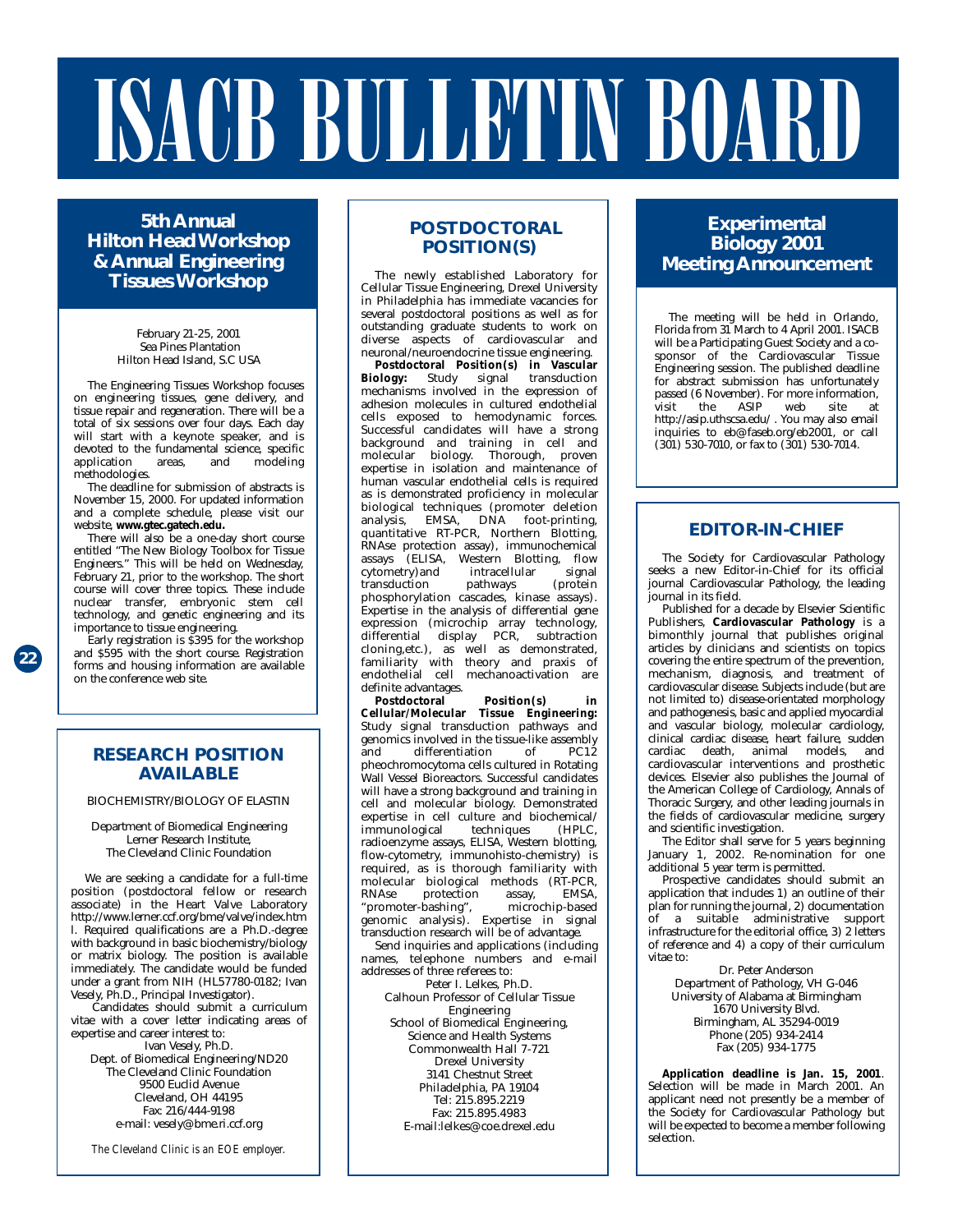## **VERNIET DE SOUTHERN AND SERVICE SERVICE SERVICE SERVICE SERVICE SERVICE SERVICE SERVICE SERVICE SERVICE SERVICE SERVICE SERVICE SERVICE SERVICE SERVICE SERVICE SERVICE SERVICE SERVICE SERVICE SERVICE SERVICE SERVICE SERVI**



. . . . . . . . . . . . . . . . . . . . . . . . . . . . . . . . . . . . . . . . . . . . . . . . . . . . . . . . . . . . . . . . . . . . . . . . . . . . . . . . . . . . . . . . . .









**23**